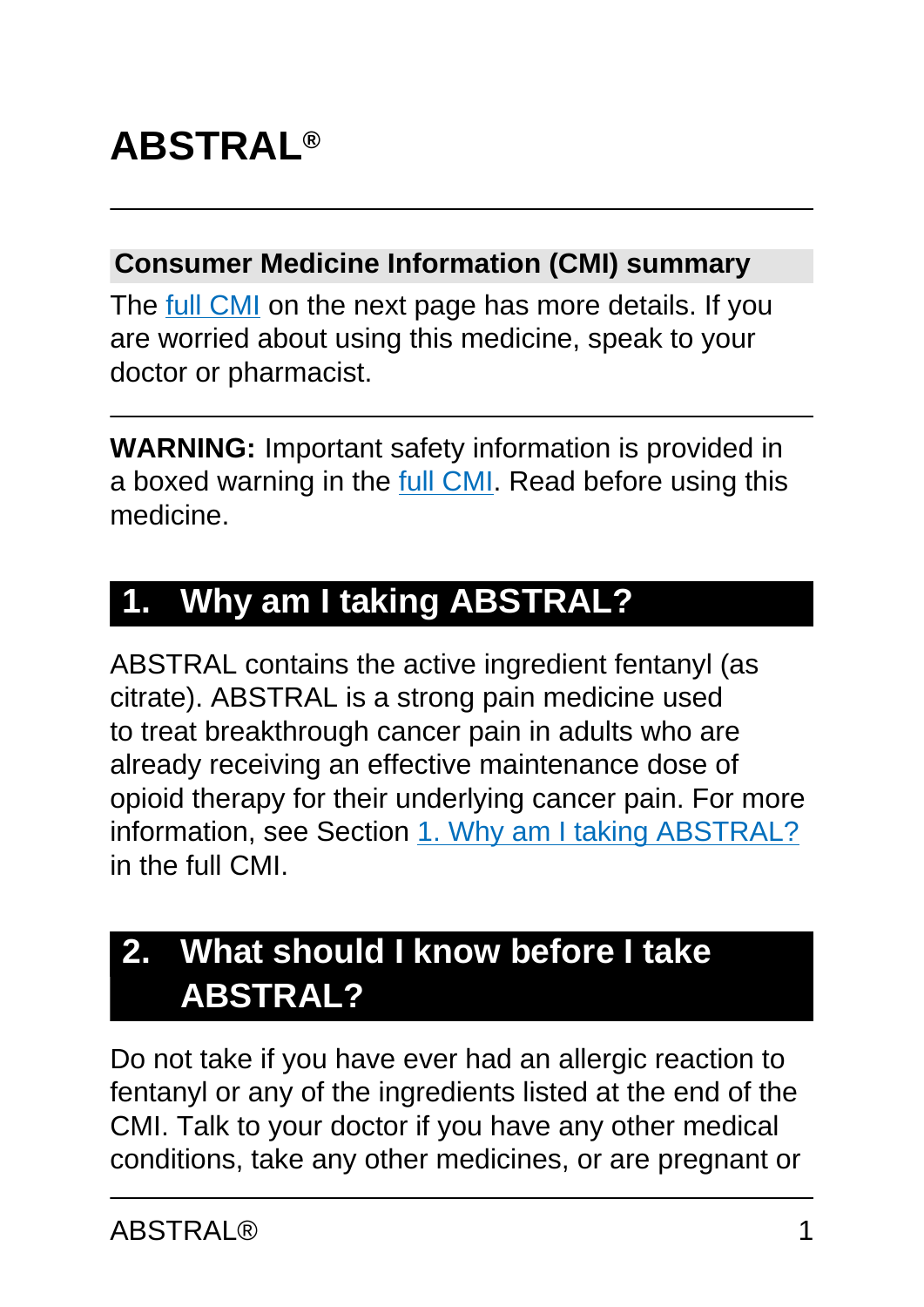plan to become pregnant or are breastfeeding. For more information, see Section [2. What should I know before I](#page-7-0) [take ABSTRAL?](#page-7-0) in the full CMI.

# **3. What if I am taking other medicines?**

Some medicines may interfere with ABSTRAL and affect how it works. A list of these medicines is in Section [3.](#page-10-0) [What if I am taking other medicines?](#page-10-0) in the full CMI.

## **4. How do I take ABSTRAL?**

- ABSTRAL sublingual tablet is placed under your tongue until dissolved. Do not suck, chew or swallow the tablet
- Do not eat or drink anything until the tablet is completely dissolved. If needed, you can moisten your mouth by rinsing it with water before placing the tablet under your tongue.

More instructions can be found in Section [4. How do I](#page-11-0) [take ABSTRAL?](#page-11-0) in the full CMI.

# **5. What should I know while taking ABSTRAL?**

| Things you should do | $\bullet$ Remind any doctor,<br>dentist or pharmacist<br>you visit that you are<br>taking ABSTRAL |
|----------------------|---------------------------------------------------------------------------------------------------|
|----------------------|---------------------------------------------------------------------------------------------------|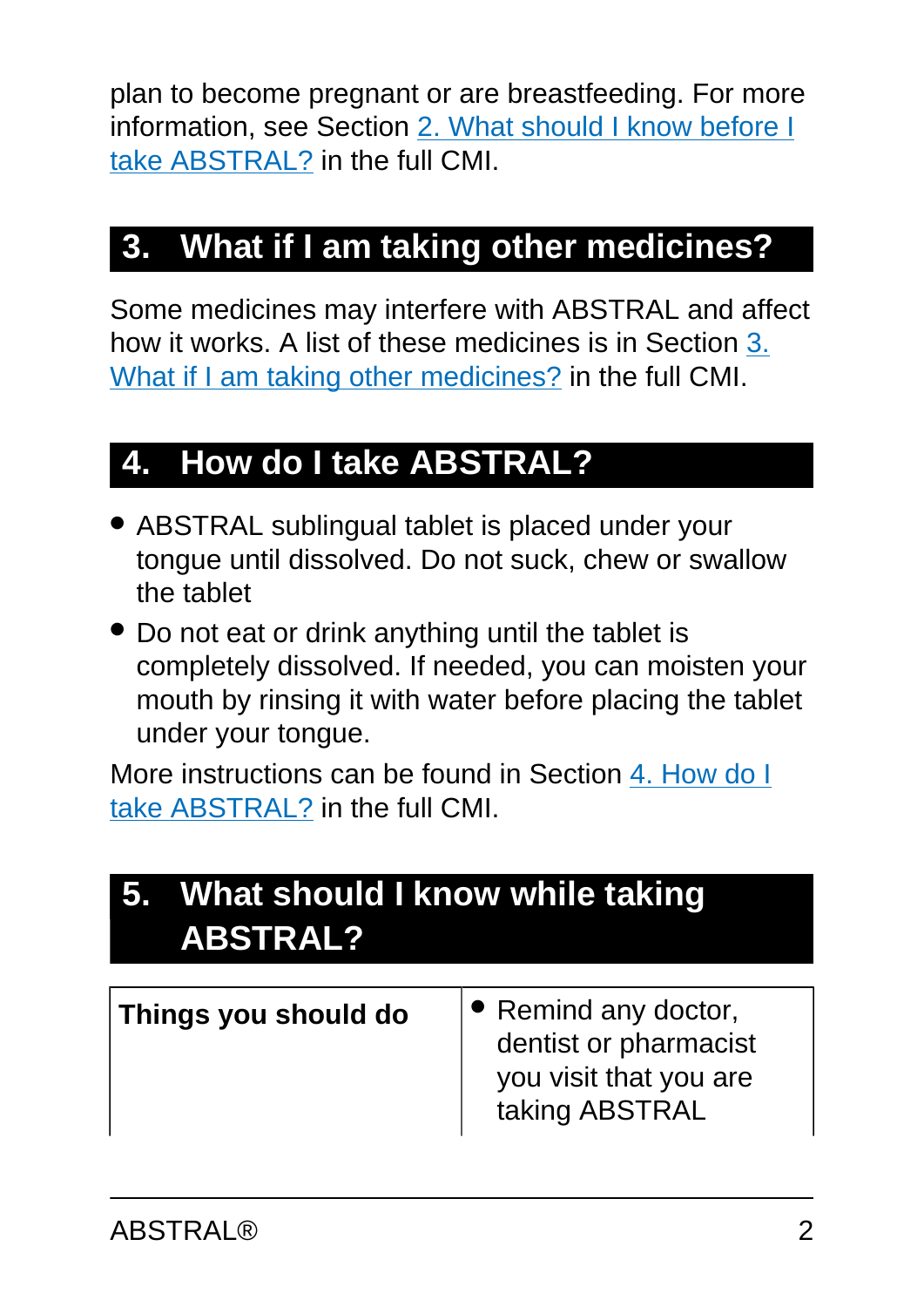|                             | Carefully follow your<br>doctor's instructions on<br>how much ABSTRAL<br>to take for each<br>breakthrough pain<br>episode, especially<br>when you first start<br>taking ABSTRAL or<br>change the dose<br>$\blacktriangleright$ Talk to your doctor or<br>pharmacist if your pain<br>does not improve.                                                                                                                              |
|-----------------------------|------------------------------------------------------------------------------------------------------------------------------------------------------------------------------------------------------------------------------------------------------------------------------------------------------------------------------------------------------------------------------------------------------------------------------------|
| Things you should not<br>do | Do not take ABSTRAL<br>for other types of pain<br>(e.g. post-operative<br>pain, headache,<br>migraine)<br>Do not take ABSTRAL<br>unless you have already<br>been receiving opioid<br>maintenance therapy<br>for cancer-related<br>pain for at least one<br>week, because it may<br>increase the risk of<br>experiencing severe<br>breathing difficulties<br>Do not take ABSTRAL<br>if you have any lung<br>conditions or breathing |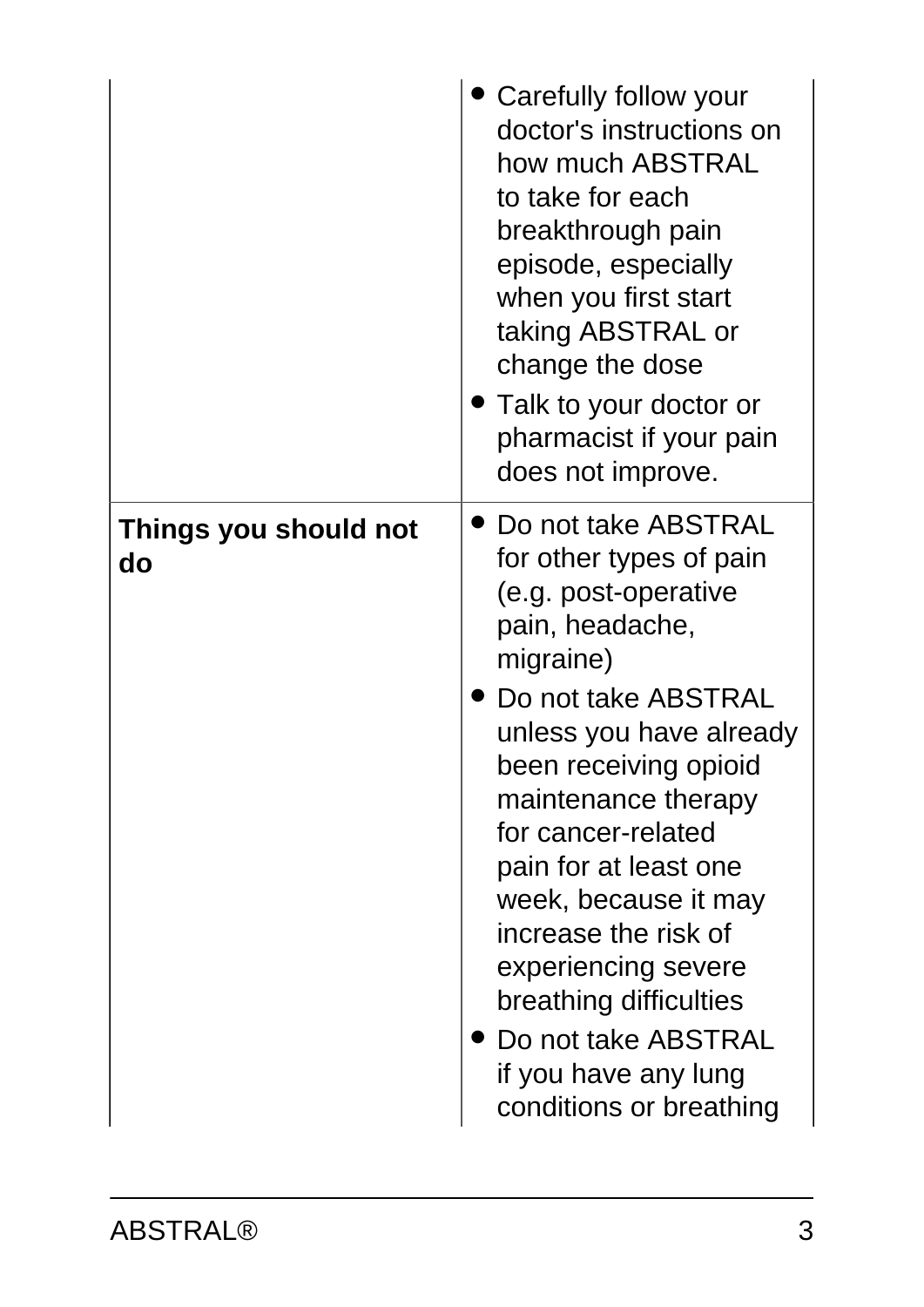|                                     | difficulties unless your<br>doctor tells you to.                                                                                        |
|-------------------------------------|-----------------------------------------------------------------------------------------------------------------------------------------|
| <b>Driving or using</b><br>machines | • Do not drive or operate<br>machinery while taking<br><b>ABSTRAL</b> as it can<br>cause dizziness,<br>drowsiness or blurred<br>vision. |
| <b>Drinking alcohol</b>             | Do not consume alcohol<br>while taking ABSTRAL,<br>as dizziness and<br>drowsiness may become<br>worse.                                  |
| Looking after your<br>medicine      | Keep your medicine in<br>a cool dry place below<br>$25^{\circ}$ C<br>Keep your medicine<br>where children cannot<br>reach it.           |

For more information, see Section [5. What should I know](#page-17-0) [while taking ABSTRAL?](#page-17-0) in the full CMI.

## **6. Are there any side effects?**

The most common side effects of ABSTRAL are nausea, drowsiness and vomiting. Tell your doctor or pharmacist immediately or go to Emergency Department at your nearest hospital if you experience shortness of breath, wheezing or difficulty breathing, fast or slow heartbeat, dizziness or light-headedness, unusual or extreme mood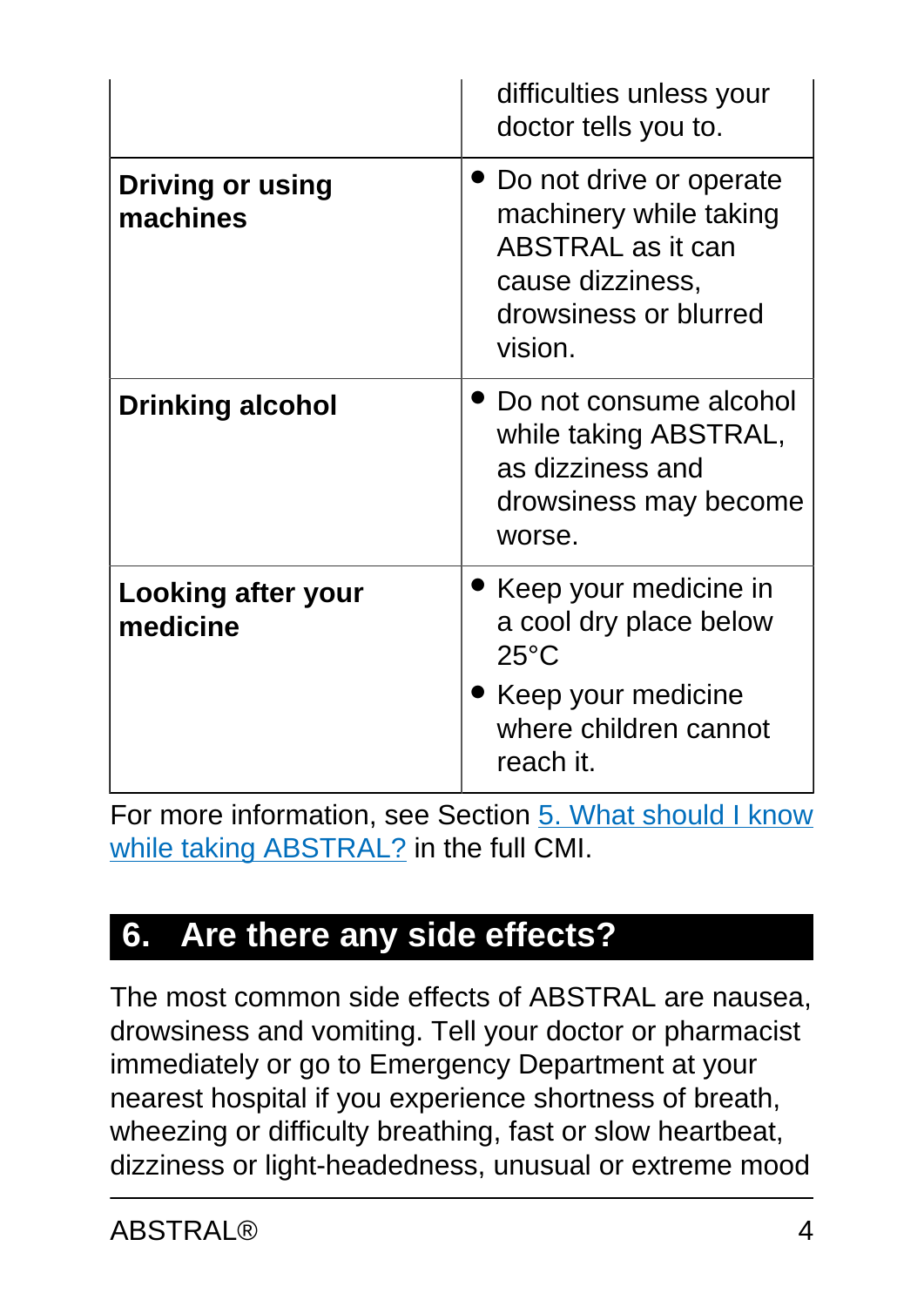swings, blurred vision, swelling of the face, lips, tongue or other parts of the body, or skin rashes.

For more information, including what to do if you have any side effects, see Section [6. Are there any side](#page-20-0) [effects?](#page-20-0) in the full CMI.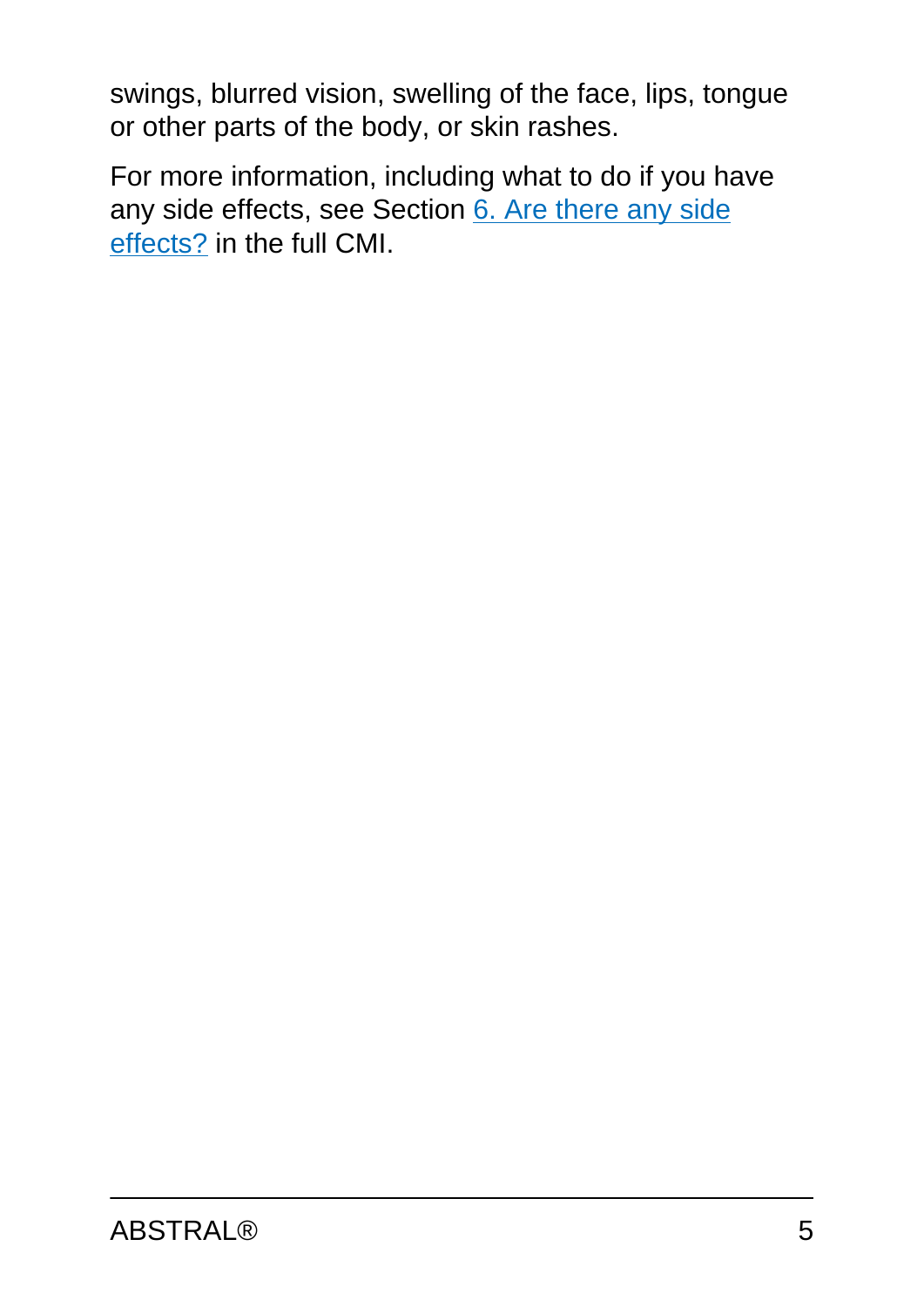## **WARNING:**

### **Limitations of use**

ABSTRAL should only be taken when your doctor decides that other treatment options are not able to effectively manage your pain or you cannot tolerate them.

### **Hazardous and harmful use**

ABSTRAL poses risks of abuse, misuse and addiction which can lead to overdose and death. Your doctor will monitor you regularly during treatment.

#### **Life threatening respiratory depression**

ABSTRAL can cause life-threatening or fatal breathing problems (slow, shallow, unusual or no breathing) even when taken as recommended. These problems can occur at any time during use, but the risk is higher when first starting ABSTRAL and after a dose increase, if you are older, or have an existing problem with your lungs. Your doctor will monitor you and change the dose as appropriate.

#### **Use of other medicines or alcohol while taking ABSTRAL**

Taking ABSTRAL with other medicines that can make you feel drowsy such as sleeping tablets (e.g. benzodiazepines), other pain relievers, antihistamines, antidepressants, antipsychotics, gabapentinoids (e.g. gabapentin and pregabalin), cannabis and alcohol may result in severe drowsiness, decreased awareness, breathing problems, coma and death. Your doctor will minimise the dose and duration of use, and monitor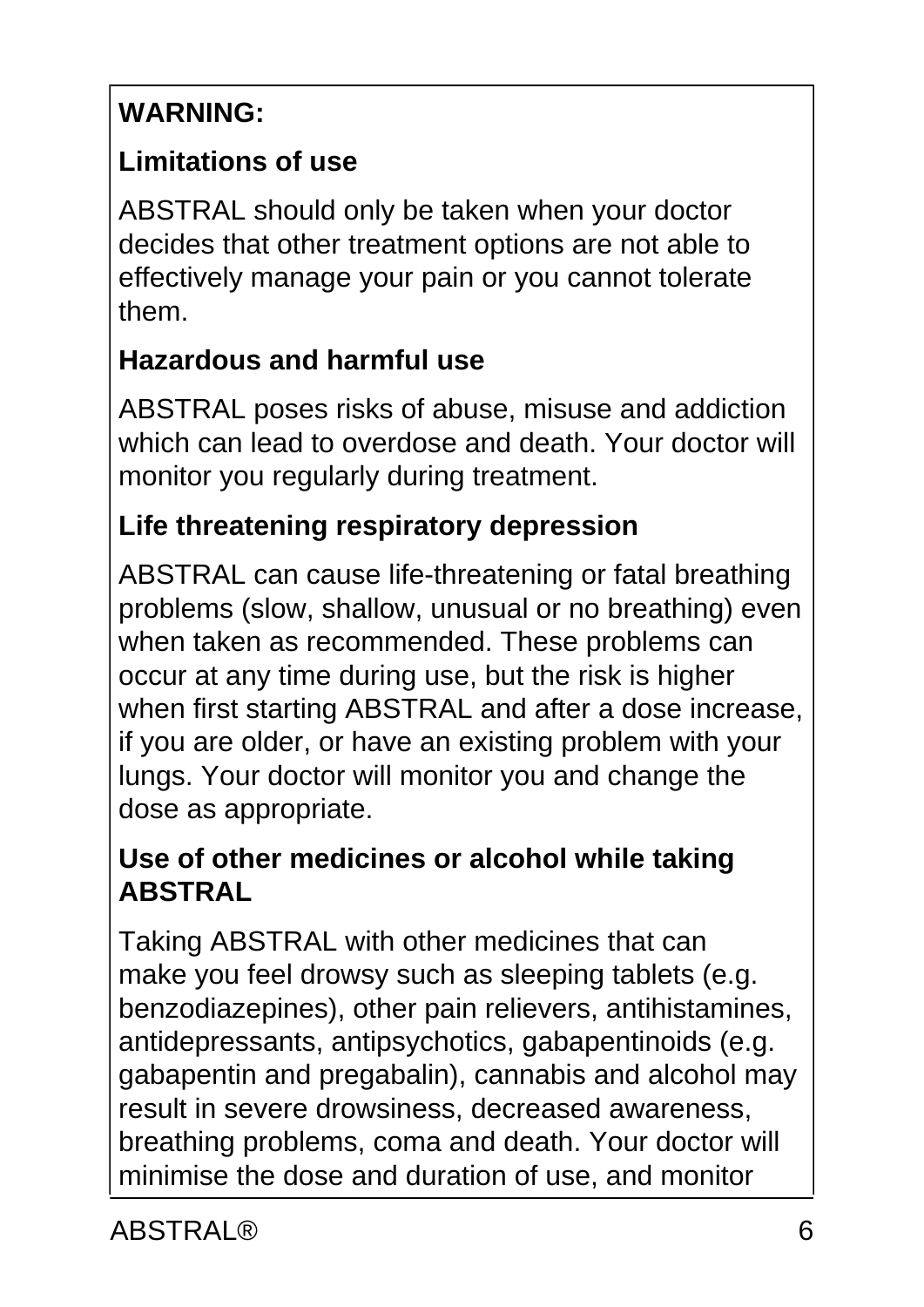you for signs and symptoms of breathing difficulties and sedation. You must not drink alcohol while taking ABSTRAL.

# <span id="page-6-0"></span>**ABSTRAL®**

**Active ingredient:** fentanyl (as citrate)

#### **Consumer Medicine Information (CMI)**

This leaflet provides important information about taking ABSTRAL.

**You should also speak to your doctor or pharmacist if you would like further information or if you have any concerns or questions about taking ABSTRAL.**

**Where to find information in this leaflet:**

- [1. Why am I taking ABSTRAL?](#page-6-1)
- [2. What should I know before I take ABSTRAL?](#page-7-0)
- [3. What if I am taking other medicines?](#page-10-0)
- [4. How do I take ABSTRAL?](#page-11-0)
- [5. What should I know while taking ABSTRAL?](#page-17-0)
- [6. Are there any side effects?](#page-20-0)
- [7. Product details](#page-23-0)

# <span id="page-6-1"></span>**1. Why am I taking ABSTRAL?**

**ABSTRAL contains the active ingredient fentanyl (as citrate).**

ABSTRAL® 7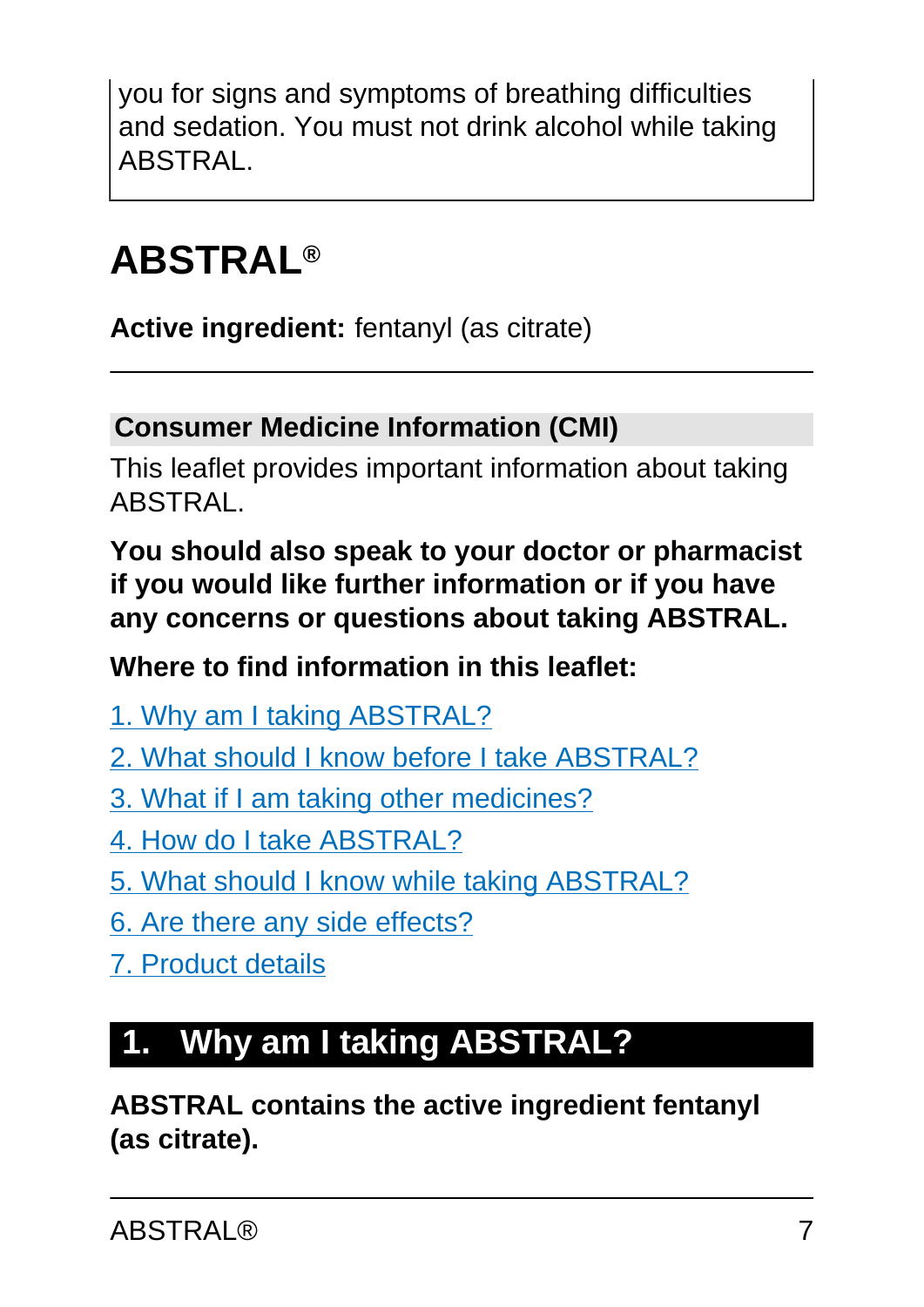ABSTRAL belongs to a group of strong pain relieving medicines called opioid analgesics, and works by blocking the sensation of pain.

ABSTRAL is used to treat breakthrough pain in adults with cancer who are already receiving an effective maintenance dose of opioid therapy to control their persistent cancer pain. Breakthrough pain is a short episode of sudden intense pain despite well controlled persistent cancer pain.

# <span id="page-7-0"></span>**2. What should I know before I take ABSTRAL?**

## **Warnings**

Opioids have a potential to cause addiction, even if taken exactly as prescribed. It is possible that ABSTRAL may become habit forming causing mental and physical dependence. If abused it may become less able to reduce pain.

## **Tolerance**

As with all other opioid containing products, tolerance to ABSTRAL may develop, which means that you may need higher doses to control your breakthrough pain.

## **Dependence and Withdrawal**

As with all other opioid containing products, your body may become used to you taking ABSTRAL. Taking it may result in physical dependence. Physical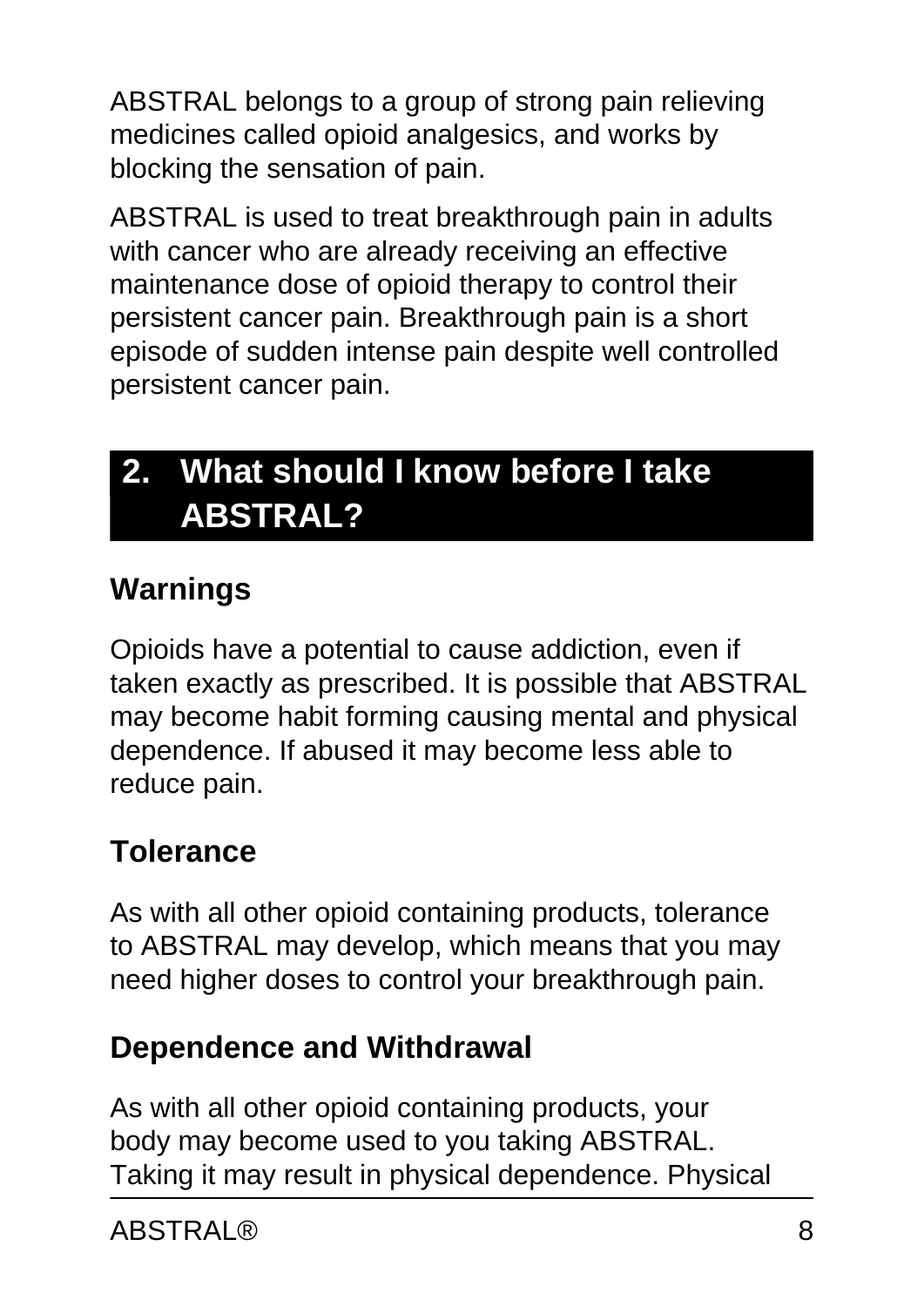dependence means that you may experience withdrawal symptoms if you stop taking opioids suddenly, so it is important to take these exactly as directed by your doctor.

Continue taking your medicine for as long as you need it or your doctor tells you. If you stop taking ABSTRAL, you must continue to take your usual opioid pain relieving medicine to treat your persistent cancer pain as advised by your doctor. When you stop taking ABSTRAL there should be no noticeable effects but your pain may worsen and some people may experience some or all of the following withdrawal symptoms:

- loss of appetite, nausea, vomiting or diarrhoea
- nervousness, restlessness, agitation, trouble sleeping or anxiety
- body aches, weakness or stomach cramps
- increased heart rate, breathing rate or pupil size
- watery eyes, runny nose, chills or yawning
- increased sweating.

## **Do not take ABSTRAL:**

- 1.If you are allergic to fentanyl or any of the ingredients listed at the end of this leaflet. Always check the ingredients to make sure you can use this medicine
- 2.If you are allergic to any other similar medicines (such as other opioid analgesics)
- 3.For other types of short-term or acute pain (e.g. postoperative pain, headache, migraine)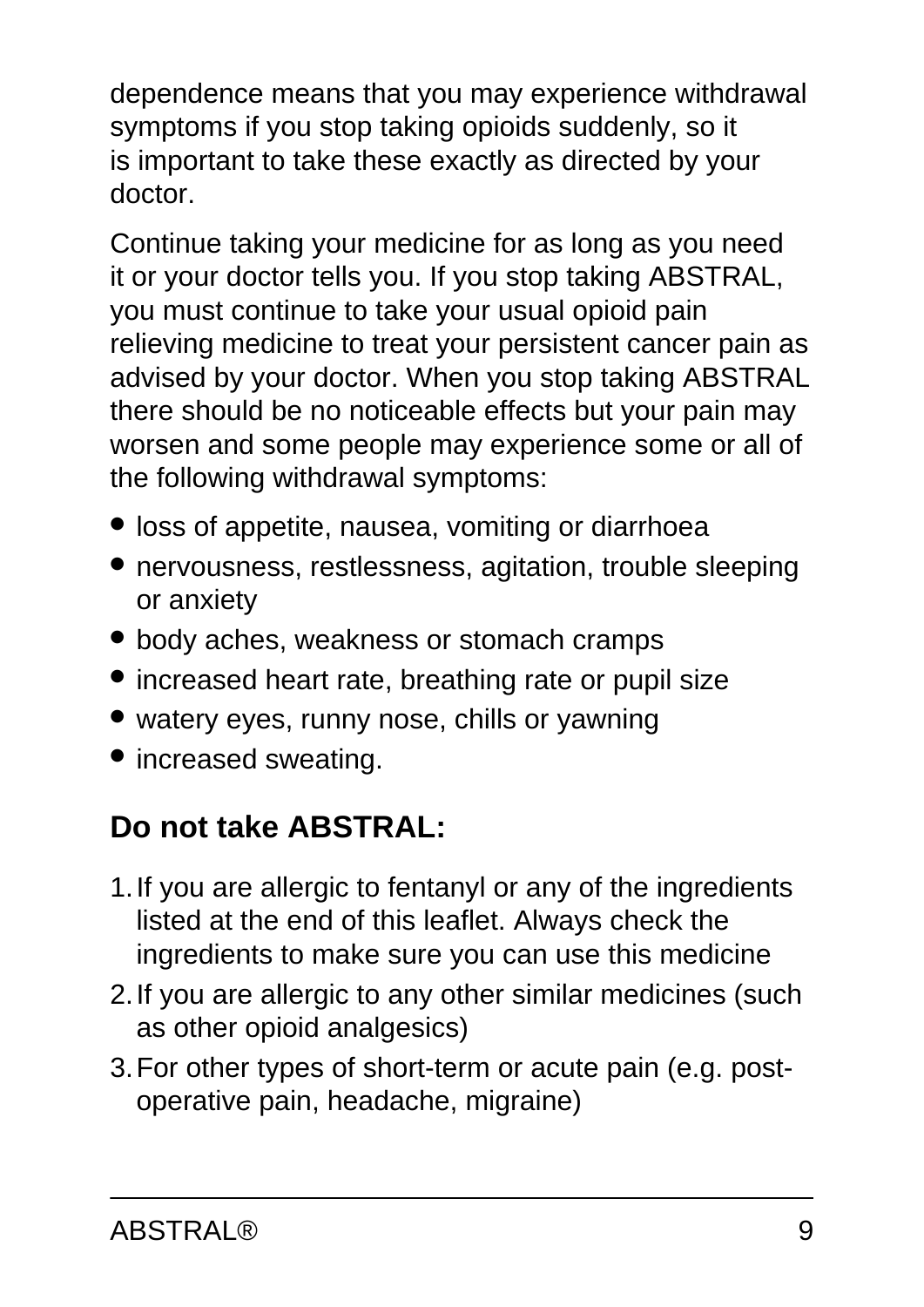- 4.If you are not already receiving (and are not tolerant to) opioid maintenance therapy for cancer-related pain
- 5.If you have any lung conditions or breathing difficulties.

## **Check with your doctor if you have or have had:**

- Difficulty breathing, wheezing, chronic cough, asthma or other breathing conditions such as chronic obstructive pulmonary disease (COPD),
- Myasthenia gravis (immune disease that causes muscle weakness)
- A brain tumour, increased pressure in your skull, reduced alertness, coma, or head injury
- Heart problems
- Liver or kidney problems
- Low blood pressure
- Mouth wounds or mucositis (inflammation and ulceration of the mouth or gut lining)

During treatment, you may be at risk of developing certain side effects. It is important you understand these risks and how to monitor for them. See additional information under Section [6. Are there any side effects](#page-20-0)?

## **Pregnancy and breastfeeding**

Check with your doctor if you are pregnant or intend to become pregnant. Prolonged treatment with fentanyl during pregnancy or use during labour can cause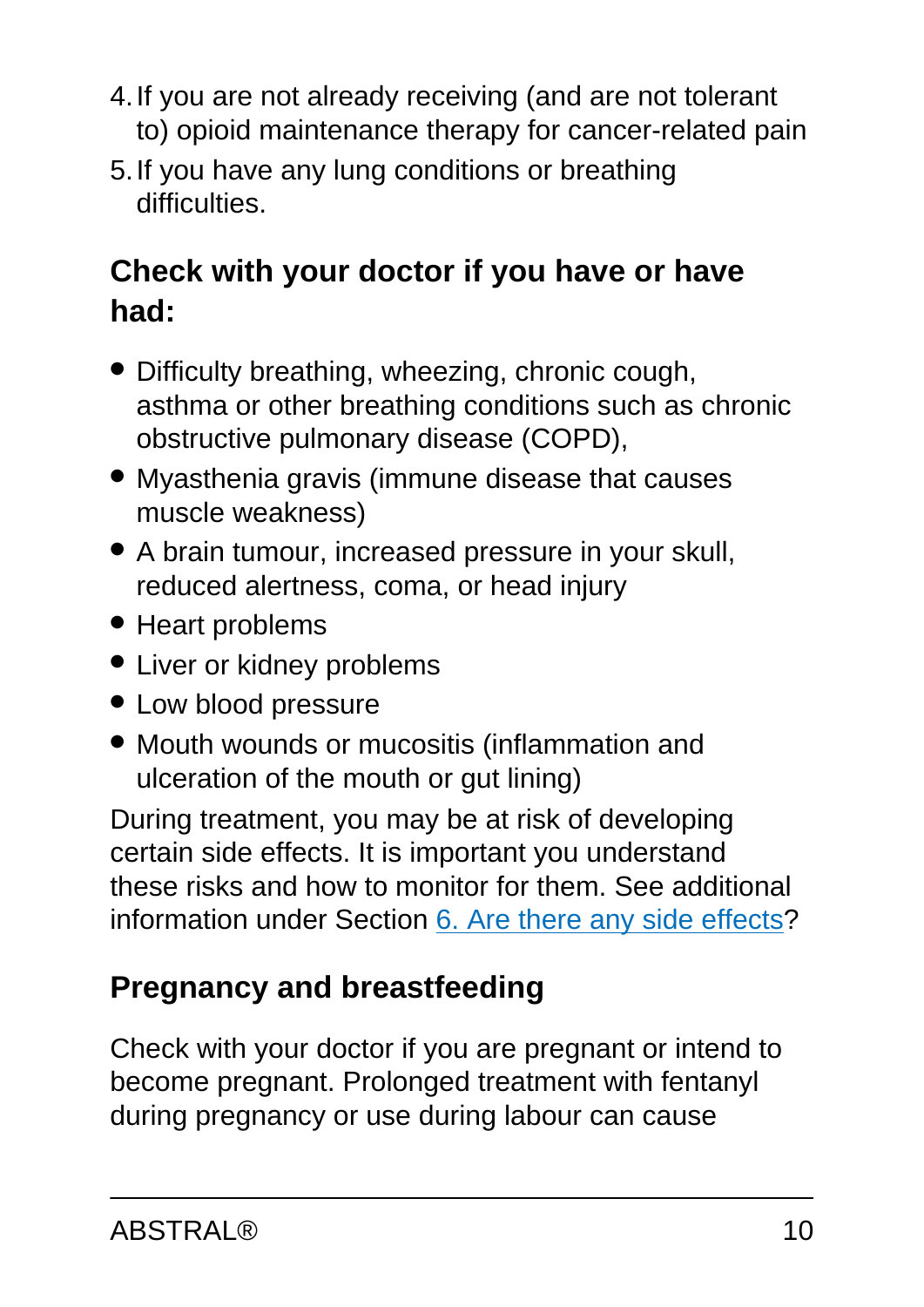breathing problems, signs of withdrawal, severe harm or life-threatening damage in the newborn.

Talk to your doctor if you are breastfeeding or intend to breastfeed. Fentanyl can get into breast milk and may cause side effects in the breast-fed infant. You should not start breastfeeding until at least 5 days after the last dose of ABSTRAL.

## <span id="page-10-0"></span>**3. What if I am taking other medicines?**

Tell your doctor or pharmacist if you are taking any other medicines, including any medicines, vitamins or supplements that you buy without a prescription from your pharmacy, supermarket or health food shop.

#### **Some medicines may interfere with ABSTRAL and affect how it works. These include:**

- some antibiotics used to treat infections such as erythromycin, rifampicin or rifabutin
- some medicines used to treat fungal infections such as ketoconazole and itraconazole
- some medicines used to treat HIV infections such as ritonavir
- some medicines used to treat convulsions/fits such as gabapentin, pregabalin, carbamazepine, phenobarbital or phenytoin
- other medicines used to treat pain
- cough suppressants
- medicines used for surgery (anaesthetics) and muscle relaxants
- some antihistamines

ABSTRAL® 11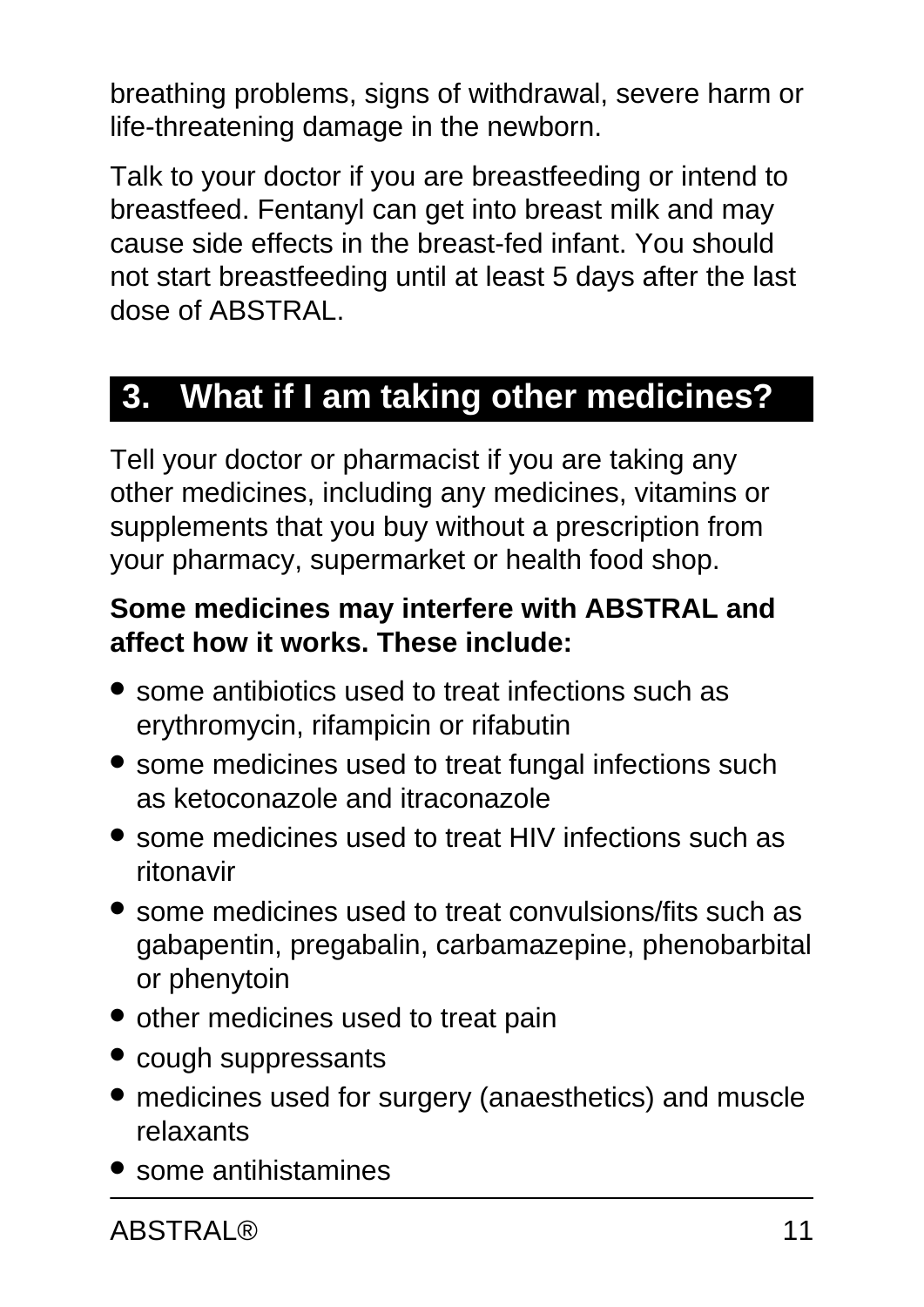- medicines used to help you relax, sleep, relieve anxiety, depression and mental disorders, such as barbiturates, benzodiazepines, cannabis
- some antidepressants such as phenelzine and selegiline, as these may increase the risk of a potentially life-threatening condition called serotonin syndrome. Symptoms of serotonin syndrome include confusion, fast heartbeat, hallucinations, restlessness, shaking, shivering, sudden jerking of muscles, sweating)
- alcohol
- certain types of strong pain killers such as buprenorphine, nalbuphine and pentazocine. You could experience symptoms of withdrawal syndrome (nausea, vomiting, diarrhoea, anxiety, chills, tremor, and sweating) while using these medicines.

**Check with your doctor or pharmacist if you are not sure whether the medicines, vitamins or supplements you are taking will affect ABSTRAL**

# <span id="page-11-0"></span>**4. How do I take ABSTRAL?**

- Follow all directions given to you by your doctor or pharmacist. They may differ from the information contained in this leaflet.
- If you do not understand the instructions for use, ask your doctor or pharmacist for help.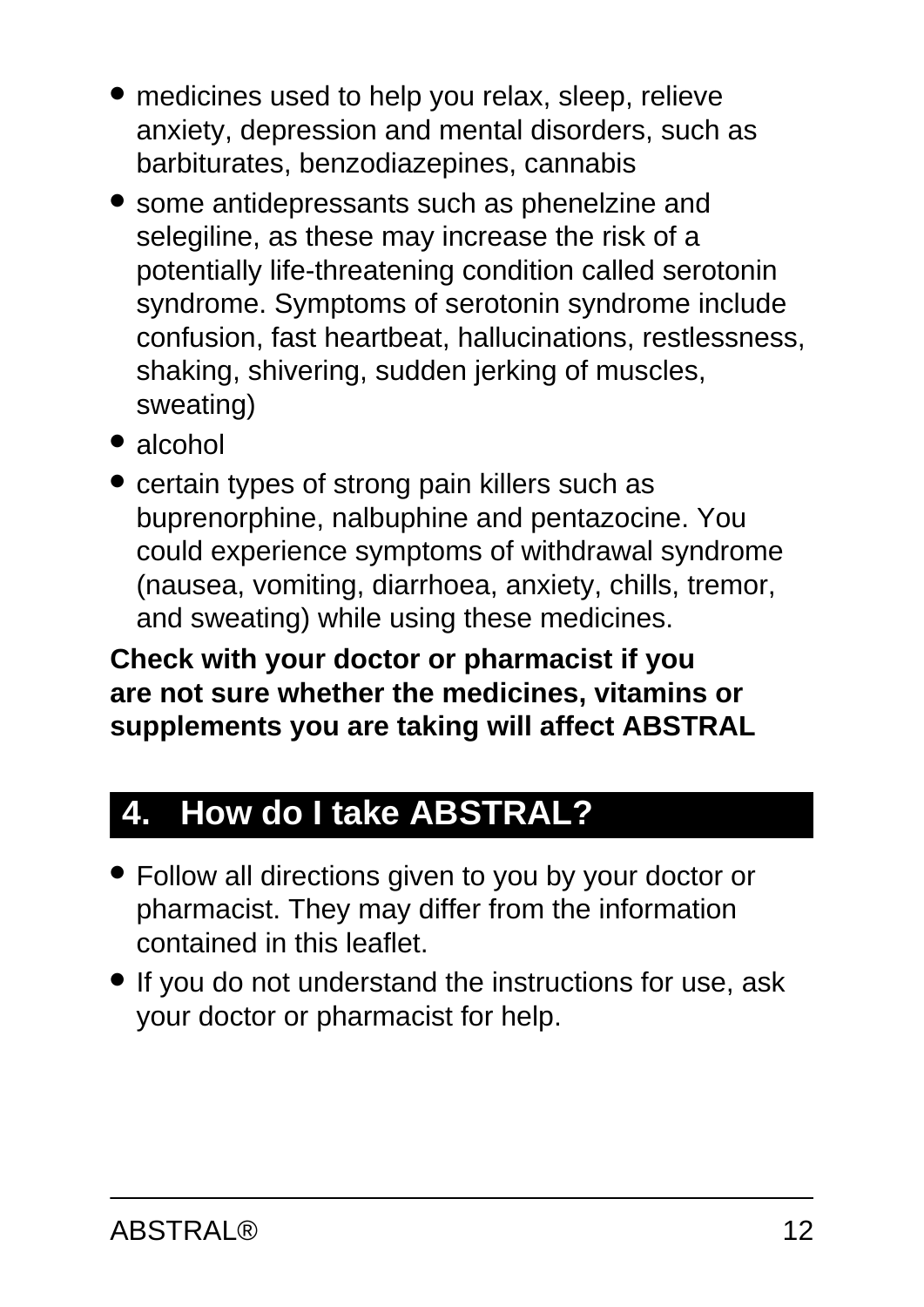## **How much to take**

You must follow your doctor's instructions on how much ABSTRAL to take. Your dose is the dose that eases your breakthrough pain. This dose is determined by slowly increasing the ABSTRAL dose as explained below.

#### **When starting ABSTRAL**

Your persistent cancer pain must be well controlled on regular opioid pain medicines before you start ABSTRAL for the breakthrough pain. Do not stop your regular pain medicines.

• You must start with 100 micrograms of ABSTRAL. If adequate pain relief is not achieved within 30 minutes, your doctor may recommend a supplemental (second) 100 microgram tablet.

#### **Do not use more than two (2) doses of ABSTRAL for each episode of breakthrough cancer pain. Wait at least 2 hours before treating another episode of breakthrough pain with ABSTRAL.**

- If your pain is not relieved after the second supplemental dose, you cannot take another ABSTRAL tablet for at least 2 hours. Your doctor may recommend other pain medicines to relieve this episode of breakthrough pain
- If adequate pain relief was not achieved for an earlier episode of breakthrough cancer pain, your doctor may slowly increase the dose for your next episode(s) of breakthrough cancer pain until you find a dose that gives you adequate relief and without severe side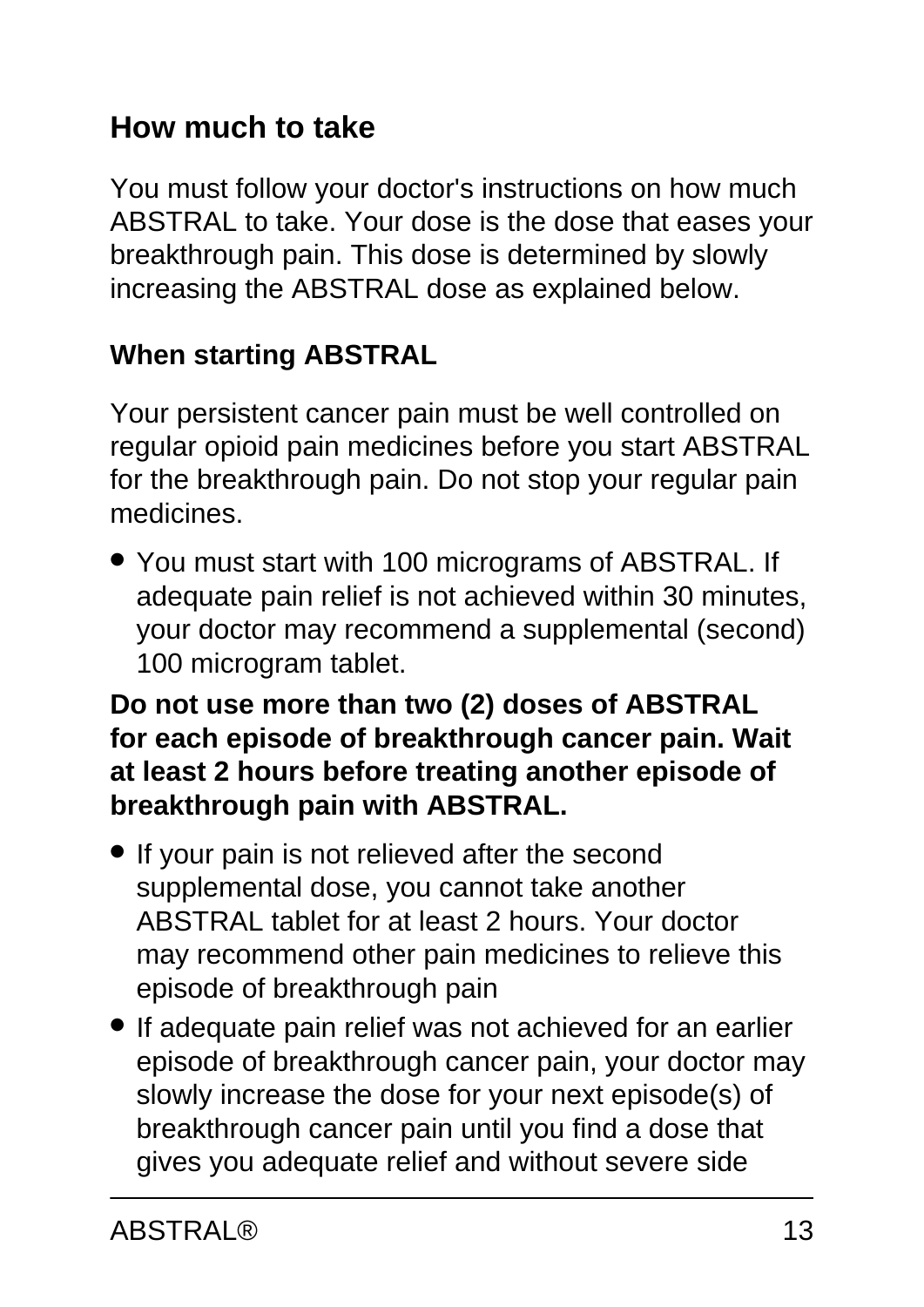effects. This is because everyone's pain is different and finding the right dose for you is important.

### **After you have found the right ABSTRAL dose**

- After you and your doctor have found the dose of ABSTRAL that provides adequate breakthrough cancer pain relief for you, this is the ongoing dose that you should take for each episode of breakthrough cancer pain
- **DO NOT TAKE MORE THAN THE DOSE YOUR DOCTOR HAS RECOMMENDED FOR EACH EPISODE OF BREAKTHROUGH CANCER PAIN**
- **You must tell your doctor immediately if you are using ABSTRAL more than four times per day, as your doctor may need to change your regular medicines for the persistent cancer pain**
- Your doctor may adjust your ABSTRAL dose whenever changes to your regular pain medications are made.
- Once your persistent pain has been controlled, your doctor may need to change your dose of ABSTRAL further
- **Let your doctor know if your ABSTRAL dose is no longer providing pain relief. Your doctor will decide if your dose needs to be changed.**
- **Do not change doses of ABSTRAL or your other pain medicines on your own.**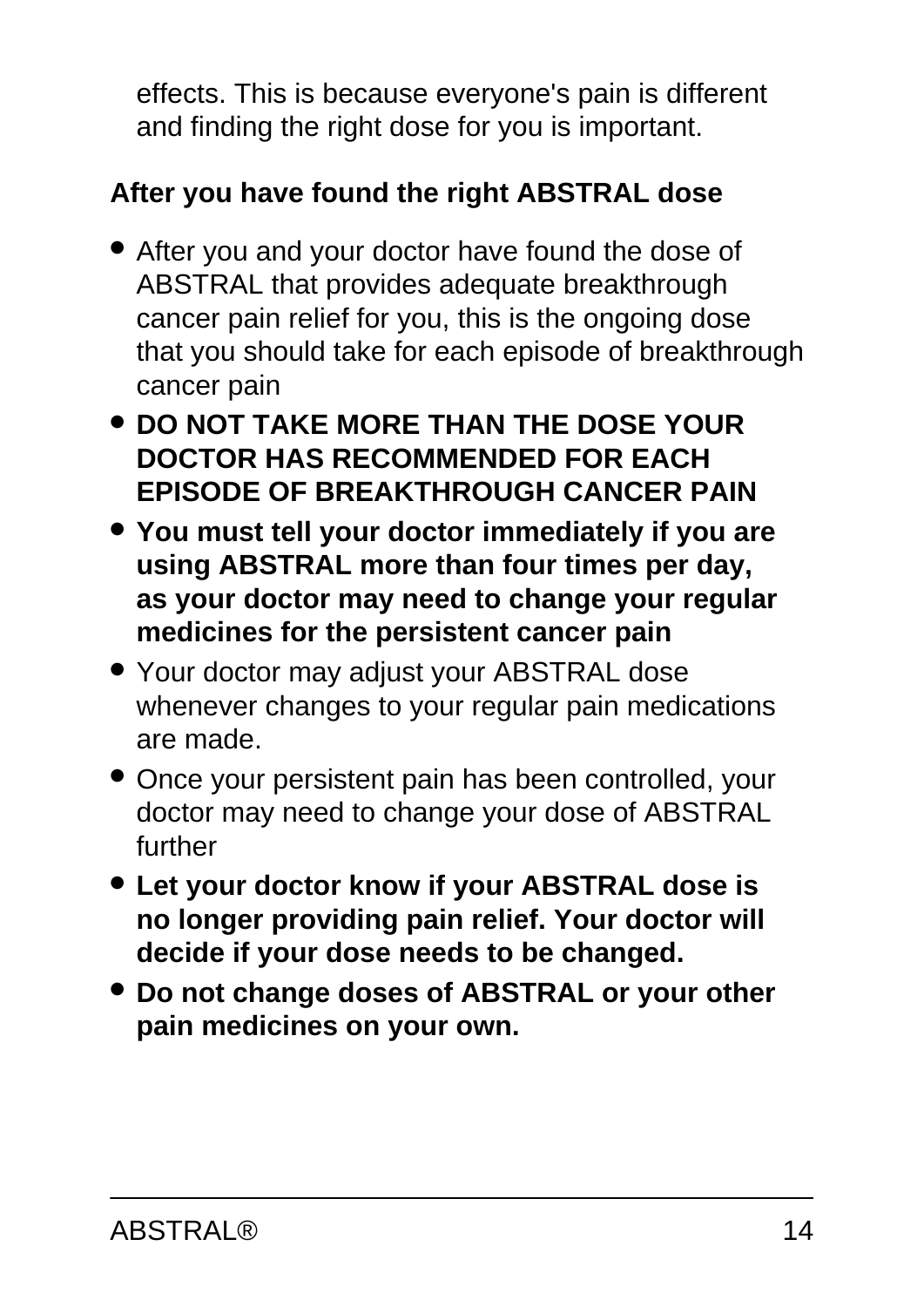## **When to take ABSTRAL**

You can take ABSTRAL whenever you have an episode of breakthrough cancer pain; up to four (4) doses per day. You must wait for at least two (2) hours before treating another episode of breakthrough pain with ABSTRAL.

• You can discontinue ABSTRAL when you no longer have any breakthrough cancer pain, but you must tell your doctor before you do so. You must also continue to take your usual opioid pain relieving medicine to treat your persistent cancer pain as advised by your doctor. You may experience withdrawal symptoms similar to the possible side effects of ABSTRAL when discontinuing ABSTRAL. If you experience any withdrawal symptoms your doctor will evaluate if you need medicine to reduce or eliminate these.

## **How to take ABSTRAL**

• If your mouth is dry, take a sip of water to moisten it. Spit out or swallow the water before taking ABSTRAL.



**STEP 1:** Remove the tablet(s) from the blister pack immediately before use as follows: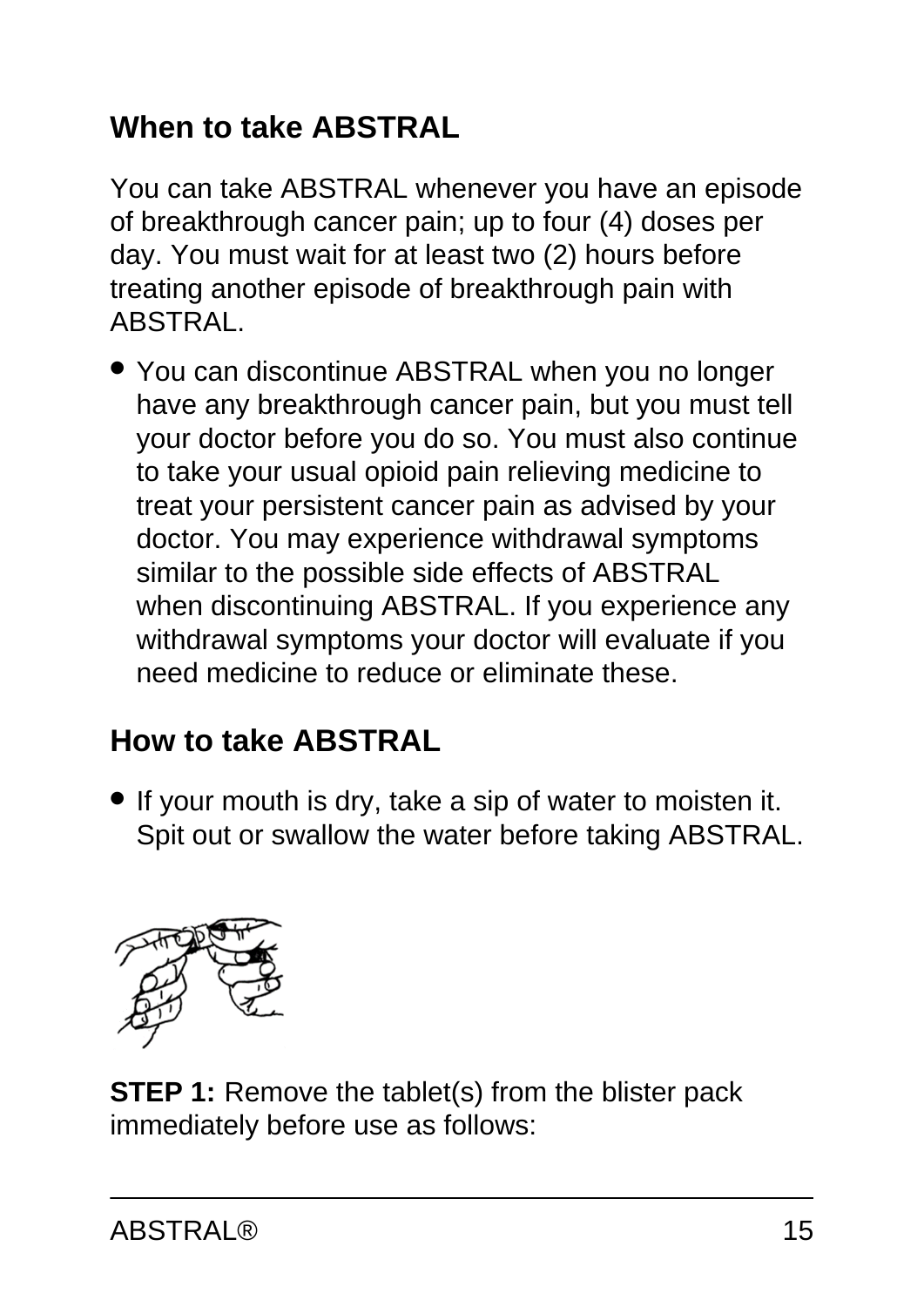- Separate one of the blister squares from the pack by tearing along the dotted lines/perforations (keep the remaining blister squares together)
- Peel back the edge of the foil as indicated by the arrow on the coloured strip, and gently remove the tablet.
- Do not try to push ABSTRAL sublingual tablets through the foil top, as this will damage the tablet.



**STEP 2:** Place the tablet under your tongue as far back as you can, and let it dissolve completely.

- ABSTRAL will dissolve rapidly under the tongue and be absorbed in order to provide pain relief. It is therefore important that you do not suck, chew or swallow the tablet.
- You should not drink or eat anything until the tablet has completely dissolved under your tongue.

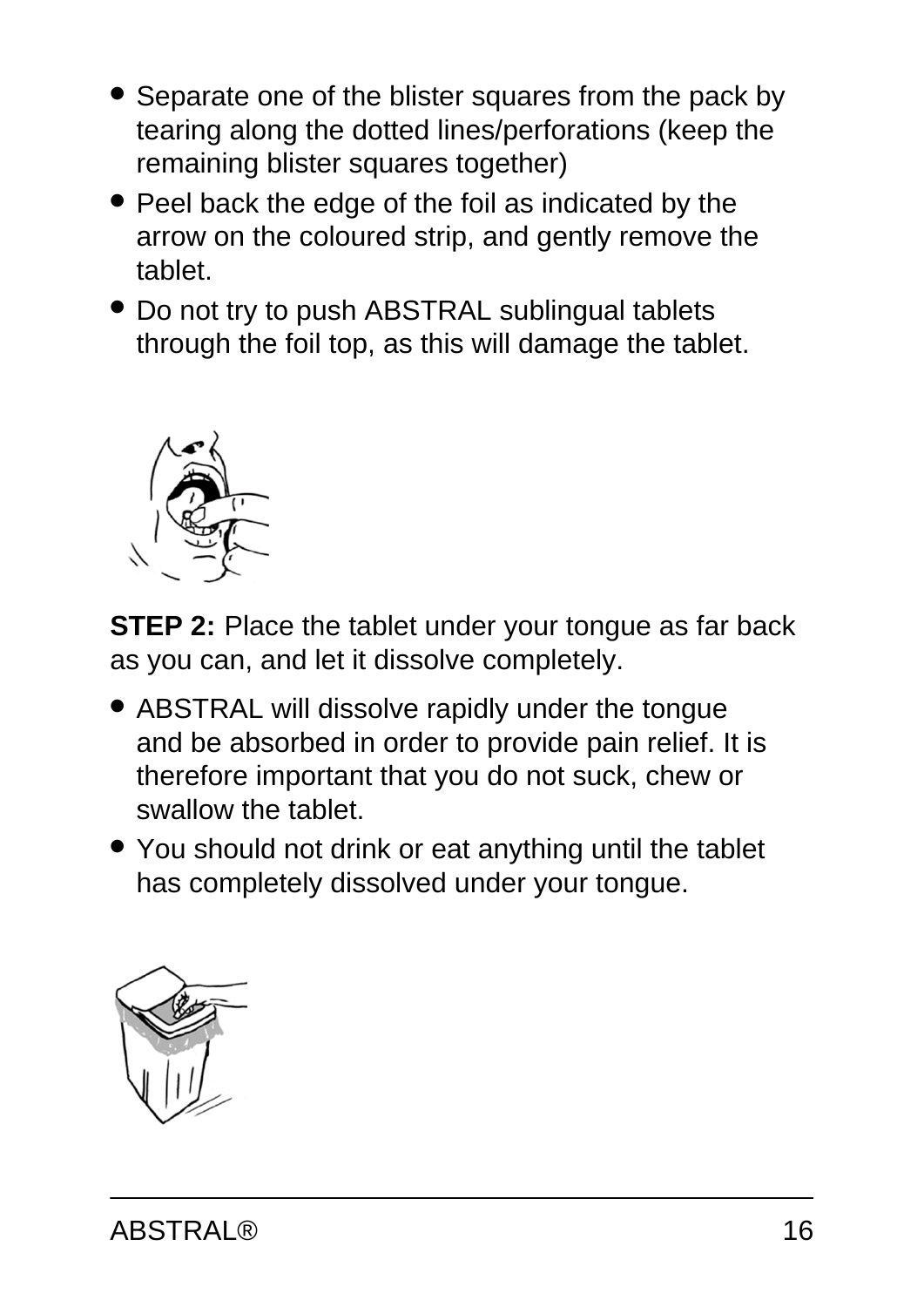**STEP 3:** Dispose of the empty blister square.

## **If you take too much ABSTRAL**

If you or someone else receives too much ABSTRAL (overdose) or experiences one or more of the symptoms below, immediately call triple zero (000) for an ambulance. Keep the person awake by talking to them or gently shaking them every now and then. You should follow the above steps even if someone other than you accidentally takes ABSTRAL that was prescribed for you. If someone takes an overdose they may experience one or more of the following symptoms:

- Slow, unusual or difficult breathing
- Drowsiness, dizziness or unconsciousness
- Slow or weak heartbeat
- Nausea or vomiting
- Convulsions or fits.

If you think that you or someone else may have taken too much ABSTRAL, urgent medical attention may be needed. **You should immediately:**

- phone the Poisons Information Centre (**by calling 13 11 26**), or
- contact your doctor, or
- go to the Emergency Department at your nearest hospital.

**You should do this even if there are no signs of discomfort or poisoning.**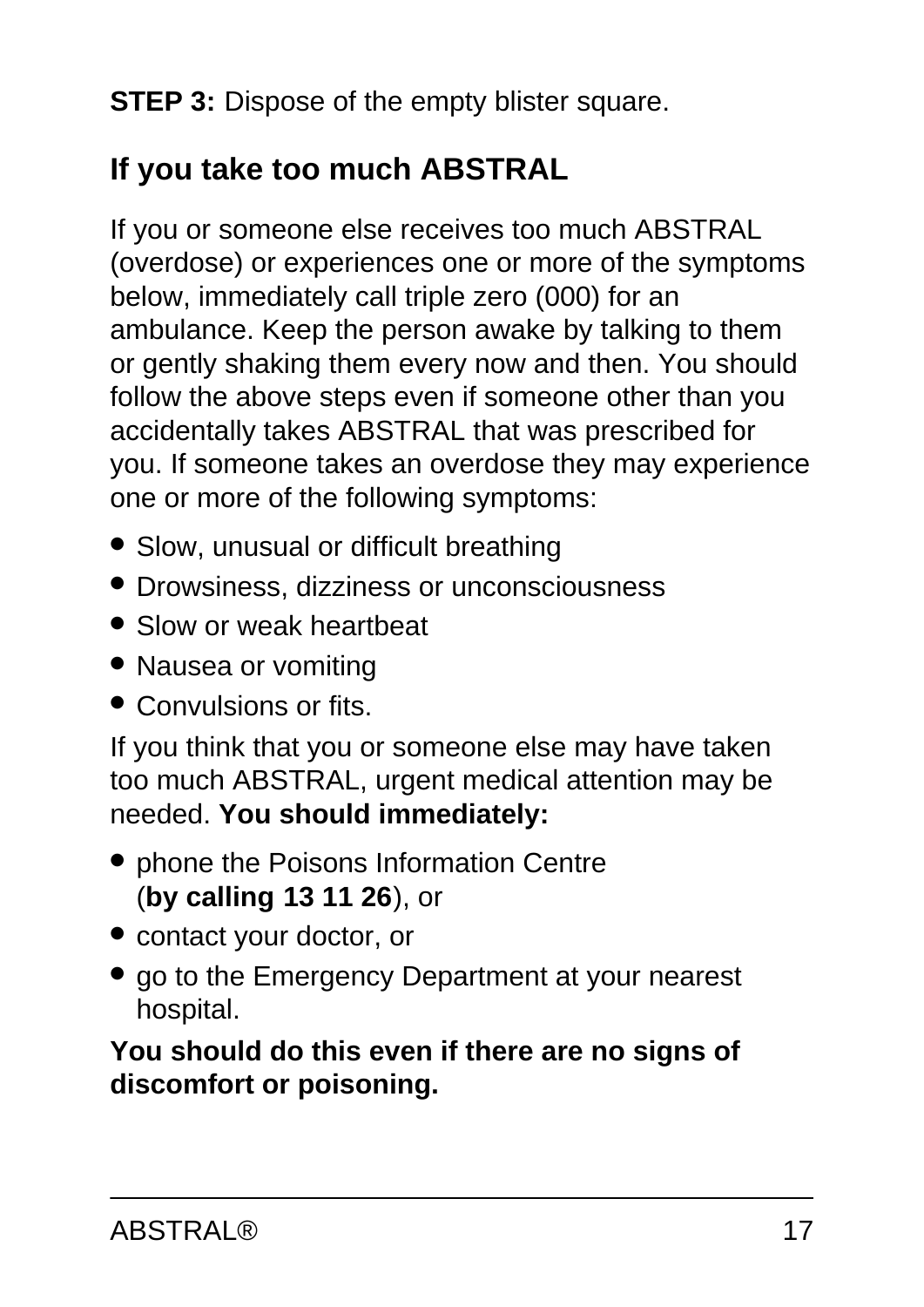When seeking medical attention, take this leaflet and remaining medicine with you to show the doctor. Also tell them about any other medicines or alcohol which have been taken.

# <span id="page-17-0"></span>**5. What should I know while taking ABSTRAL?**

## **Things you should do**

Keep all of your doctor's appointments so that your progress can be checked.

Tell your doctor or pharmacist if you do not feel well while you are taking ABSTRAL

## **Call your doctor straight away if:**

- You become pregnant while taking ABSTRAL
- Your breakthrough cancer pain does not improve.

Remind any doctor, dentist or pharmacist you visit that you are taking ABSTRAL. If you are going to have surgery, tell the surgeon or anaesthetist that you are taking ABSTRAL.

## **Things you should not do**

- Do not take ABSTRAL to treat any other complaints unless your doctor or pharmacist tells you to
- Do not give your medicine to anyone else, even if they have the same condition as you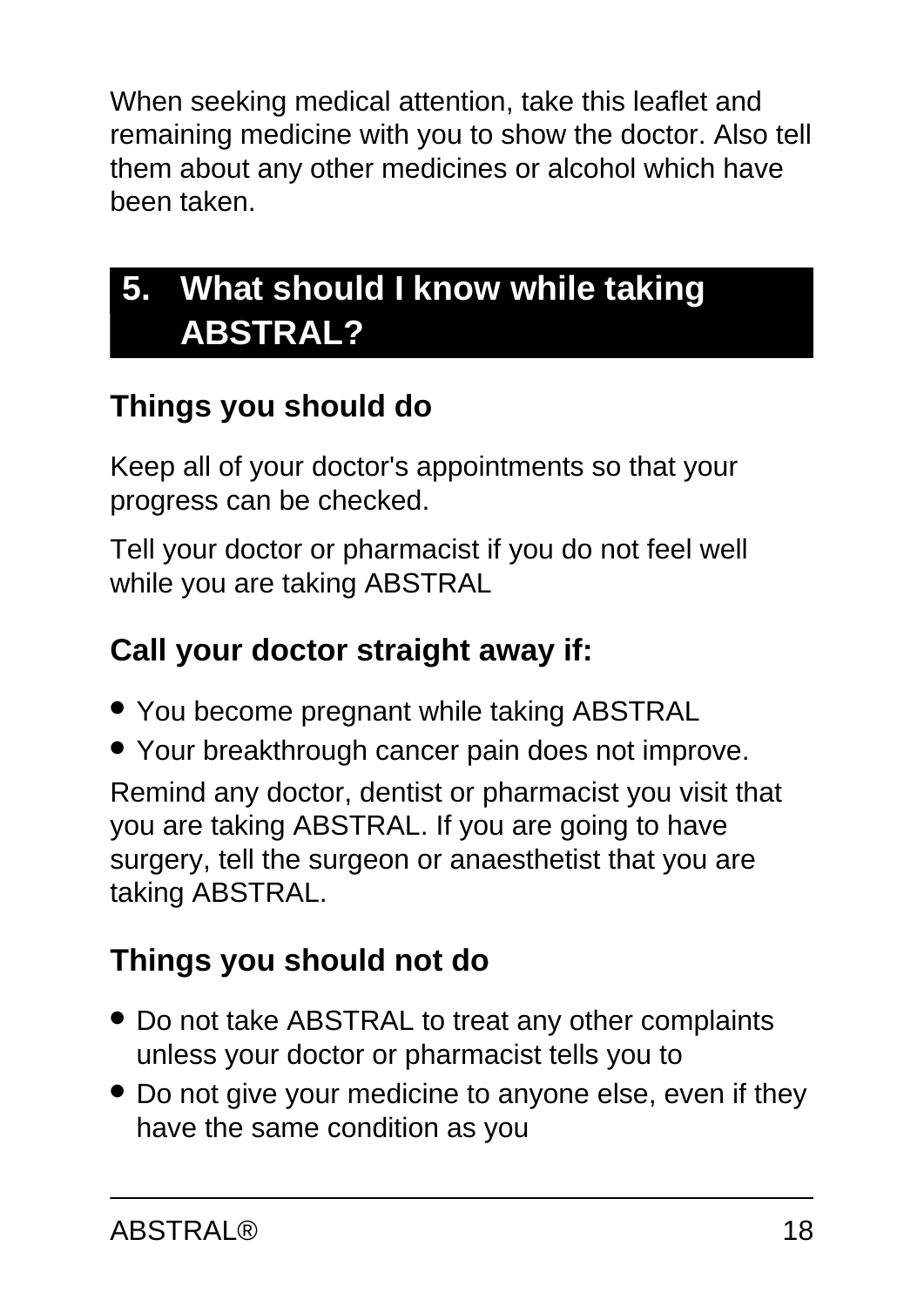- Do not give ABSTRAL to anyone younger than 18 years of age
- Do not switch from ABSTRAL to other medicines that contain fentanyl without your doctor's advice as it can result in a fatal overdose. ABSTRAL is NOT interchangeable with other fentanyl products. Your doctor will prescribe starting and maintenance doses of the new fentanyl medicine if you are switched
- Do not substitute ABSTRAL for any other pain reliever. The use of ABSTRAL without dose titration or by individuals who have not already been taking regular opioid medication for at least one week may result in fatal overdose.
- Do not take ABSTRAL for short-term pain that you would expect to go away in a few days, such as: pain from injuries, from doctors' or dentists' visits, surgery or headaches/migraines.
- Do not drink grapefruit juice while you are prescribed ABSTRAL treatment as it may increase the side effects of ABSTRAL.

## **Things to be careful of**

- Do not take high doses of ABSTRAL for long periods of time unless your doctor tells you to
- ABSTRAL may be habit forming.

#### **The below medical emergencies can cause death. Get emergency medical help right away if:**

• A child accidentally takes ABSTRAL. ABSTRAL can cause an overdose and death in any child who takes it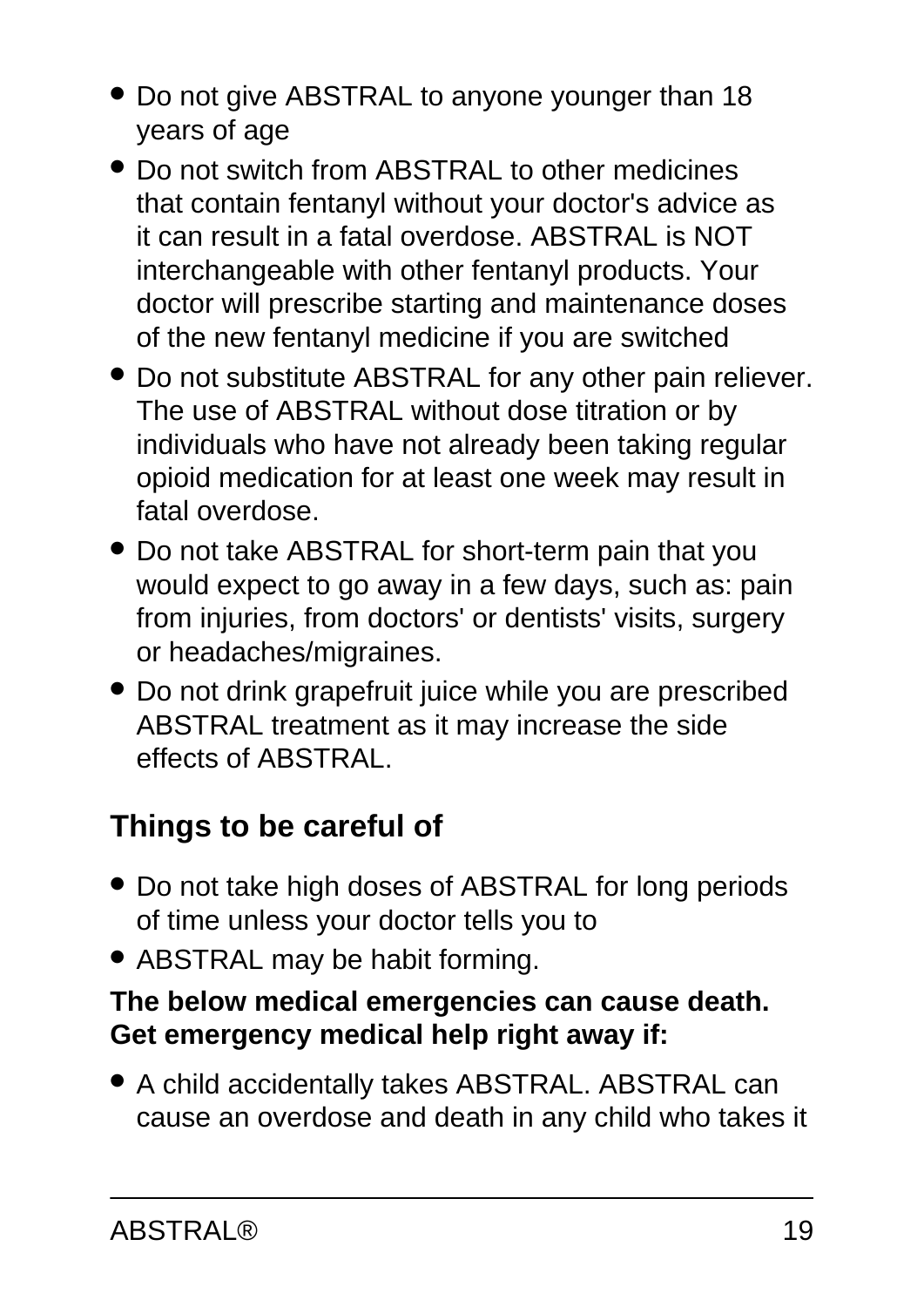• An adult who has not been prescribed ABSTRAL takes it

## **Driving or using machines**

Do not drive or operate machinery while taking ABSTRAL as ABSTRAL may cause dizziness, drowsiness or blurred vision in some people.

## **Drinking alcohol**

#### **Tell your doctor if you drink alcohol.**

Do not consume alcohol while taking ABSTRAL, as dizziness and drowsiness may become worse. There is an increased risk of decreased awareness, breathing difficulties, coma and death if taken at the same time as alcohol.

## **Looking after your medicine**

- Keep your medicine where the temperature stays below 25°C
- Keep your medicine in the original pack until it is time to take it.

Follow the instructions in the carton on how to take care of your medicine properly.

Store it in a cool dry place, away from moisture, heat or sunlight; for example, do not store it:

- In the bathroom or near a sink, or
- In the car or on window sills.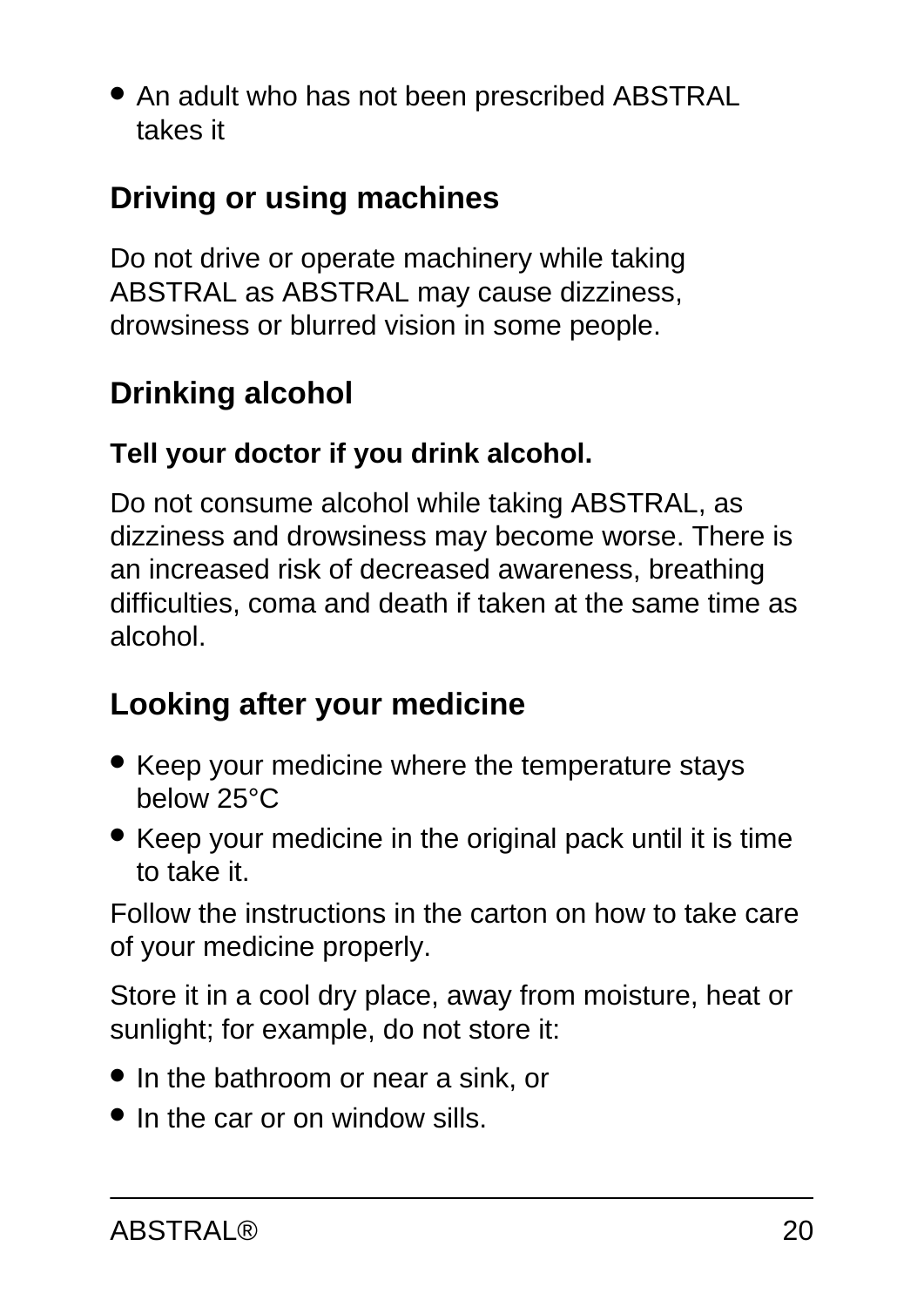Do not use this medicine after the expiry date printed on the pack or if the packaging is torn or shows signs of tampering.

#### **Keep it where young children cannot reach it.**

A locked cupboard at least one-and-a-half metres above the ground is a good place to store medicines.

### **Getting rid of any unwanted medicine**

If your doctor tells you to stop taking this medicine or it is out of date, take all unused medicine to any pharmacy for safe disposal.

## <span id="page-20-0"></span>**6. Are there any side effects?**

This medicine helps most people with breakthrough cancer pain, but it may have unwanted side effects in a few people. All medicines can have side effects. If you do experience any side effects, most of them are minor and temporary. However, some side effects may need medical attention.

See the information below and, if you need to, ask your doctor or pharmacist if you have any further questions about side effects. Do not be alarmed by the following list of side effects. You may not experience any of them.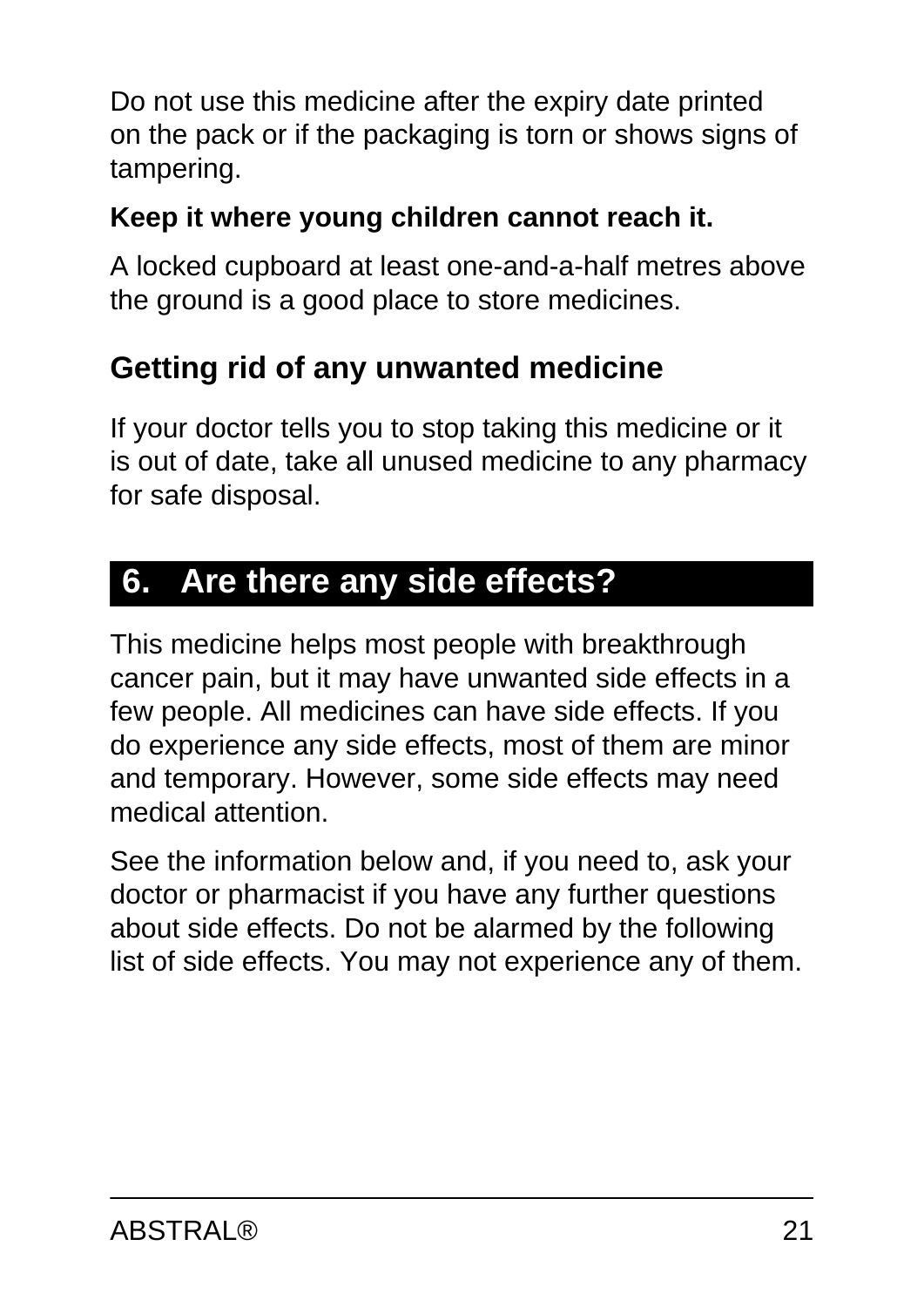## **Less serious side effects**

| <b>Less serious side effects</b>                               | What to do                                                                |
|----------------------------------------------------------------|---------------------------------------------------------------------------|
| <b>General body-related:</b>                                   | Speak to your doctor if                                                   |
| • headache, drowsiness,<br>sleepiness, dizziness,<br>tiredness | you have any of these<br>less-serious side effects<br>and they worry you. |
| excessive sweating                                             |                                                                           |
| dry mouth, sore mouth<br>or mouth/gum/lip ulcers               |                                                                           |
| • blurred vision                                               |                                                                           |
| low blood pressure                                             |                                                                           |
| itchy skin rash, bruising                                      |                                                                           |
| • joint pain and stiffness                                     |                                                                           |
| $\bullet$ erectile dysfunction                                 |                                                                           |
| <b>Stomach and Bowel-</b><br>related:                          |                                                                           |
| nausea                                                         |                                                                           |
| vomiting                                                       |                                                                           |
| constipation                                                   |                                                                           |
| loss of appetite,<br>stomach pain,<br>indigestion              |                                                                           |
| tongue disorder                                                |                                                                           |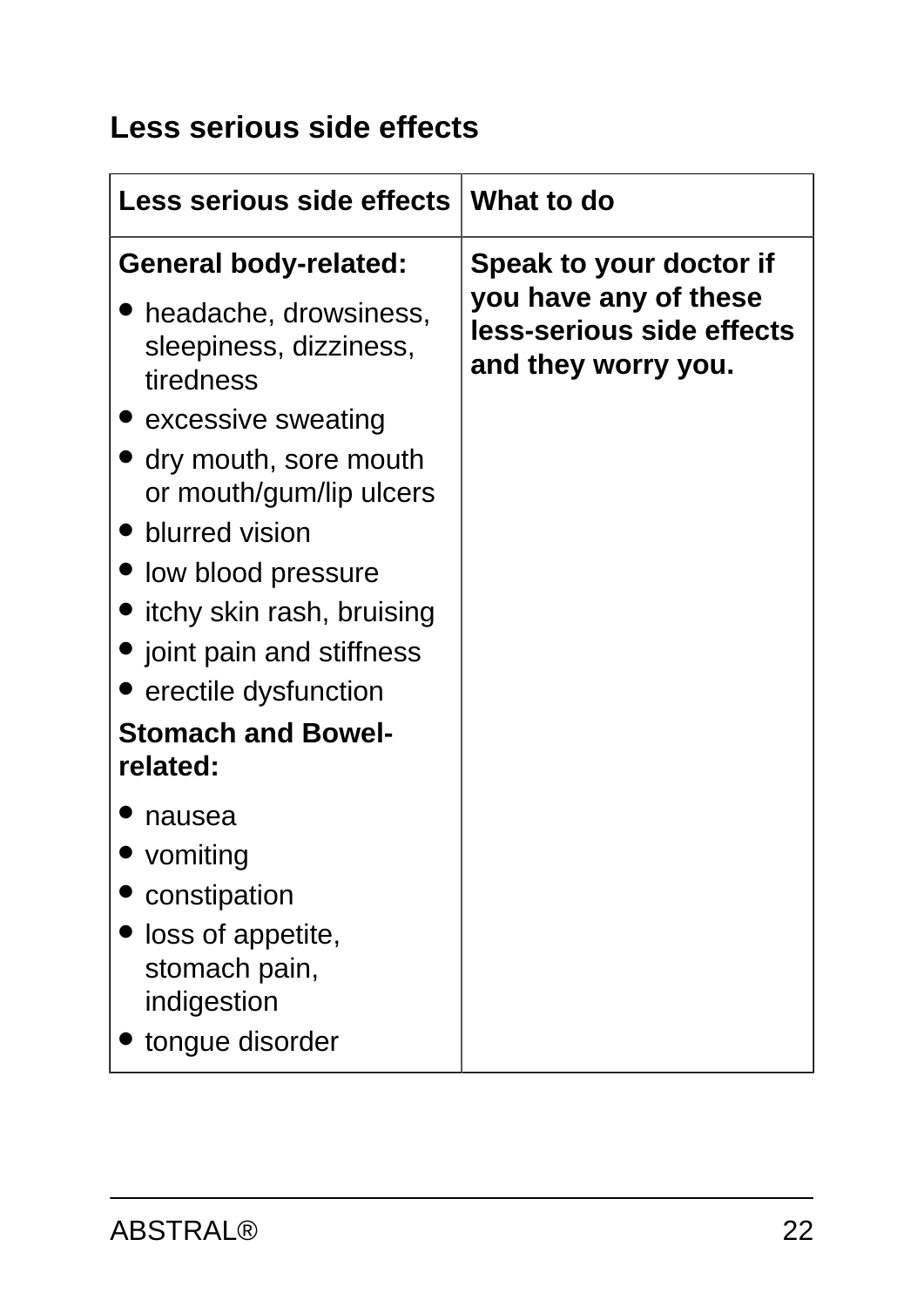## **Serious side effects**

| <b>Serious side effects</b>                                                                                                                                                                                                                                                                                                                          | <b>What to do</b>                                                                                                                                                      |
|------------------------------------------------------------------------------------------------------------------------------------------------------------------------------------------------------------------------------------------------------------------------------------------------------------------------------------------------------|------------------------------------------------------------------------------------------------------------------------------------------------------------------------|
| <b>General body-related</b>                                                                                                                                                                                                                                                                                                                          | Call your doctor straight<br>away, or go straight<br>to the Emergency<br>Department at your<br>nearest hospital if you<br>notice any of these<br>serious side effects. |
| unusual or extreme<br>mood swings, anxiety,<br>depression, change in<br>mental status                                                                                                                                                                                                                                                                |                                                                                                                                                                        |
| Signs of taking too much<br><b>ABSTRAL, or respiratory</b><br>depression                                                                                                                                                                                                                                                                             |                                                                                                                                                                        |
| • trouble breathing<br>extreme drowsiness with<br>slowed breathing<br>• slow shallow breathing<br>feeling faint<br>dizziness<br>confusion<br>inability to think, talk, or<br>walk normally<br>hallucinations<br>tremors<br><b>Allergic reaction-related:</b><br>sudden or rapidly<br>developing rash,<br>swelling, itchiness or<br>hives on the skin |                                                                                                                                                                        |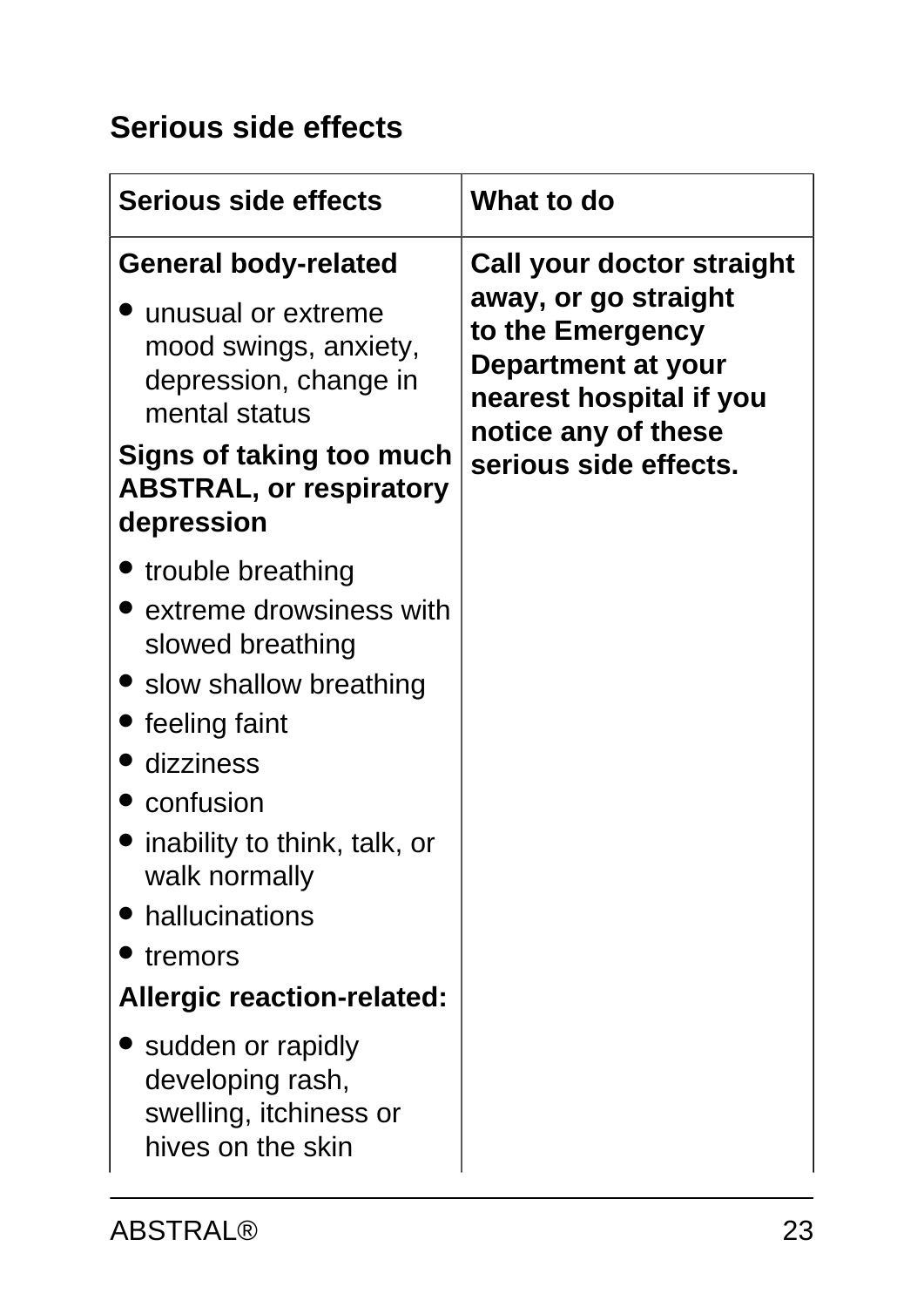| Serious side effects                                                        | What to do |
|-----------------------------------------------------------------------------|------------|
| • shortness of breath,<br>wheezing or difficulty<br>breathing or swallowing |            |
| • swelling of face, lips,<br>tongue, throat or other<br>parts of the body   |            |
| Heart-related:                                                              |            |
| fast or slow heart beat                                                     |            |

#### **Tell your doctor or pharmacist if you notice anything else that may be making you feel unwell.**

Other side effects not listed here may occur in some people.

## **Reporting side effects**

After you have received medical advice for any side effects you experience, you can report side effects to the Therapeutic Goods Administration online at [www.tga.gov.au/reporting-problems.](http://www.tga.gov.au/reporting-problems) By reporting side effects, you can help provide more information on the safety of this medicine.

<span id="page-23-0"></span>**Always make sure you speak to your doctor or pharmacist before you decide to stop taking any of your medicines.**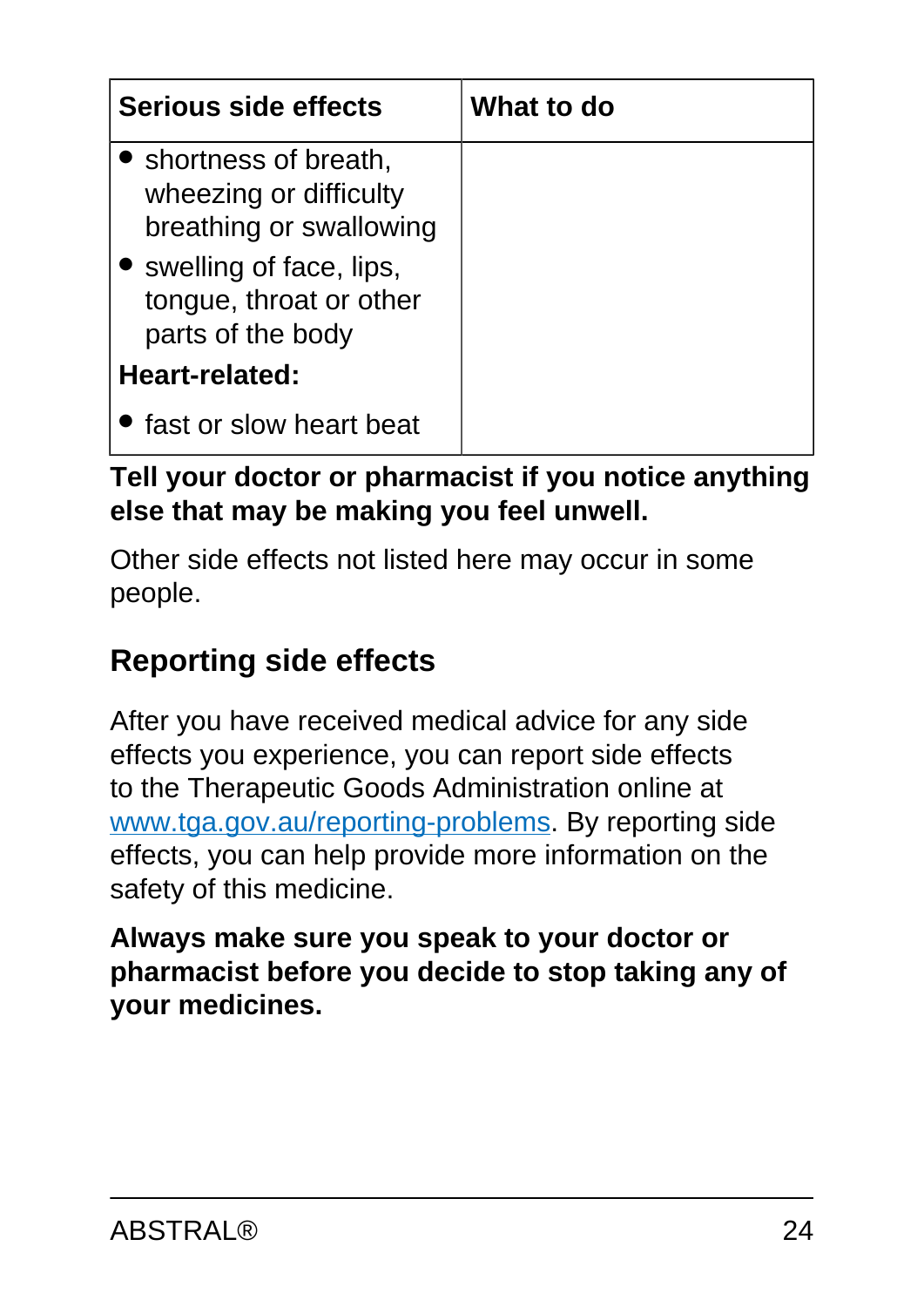# **7. Product details**

This medicine is only available with a doctor's prescription.

### **What ABSTRAL contains**

| <b>Active ingredient</b><br>(main ingredient)      | fentanyl (as citrate)                                                                                                       |
|----------------------------------------------------|-----------------------------------------------------------------------------------------------------------------------------|
| <b>Other ingredients</b><br>(inactive ingredients) | mannitol<br>microcrystalline<br>cellulose<br>• colloidal anhydrous<br>silica<br>croscarmellose sodium<br>magnesium stearate |

**Do not take ABSTRAL if you are allergic to any of these ingredients.** This medicine does not contain lactose, sucrose, gluten, tartrazine or any other azo dyes.

### **What ABSTRAL looks like**

ABSTRAL 100 microgram tablets are white, round and flat with bevelled edges (AUST R 193332)

ABSTRAL 200 microgram tablets are white, oval-shaped and flat with bevelled edges (AUST R 193335)